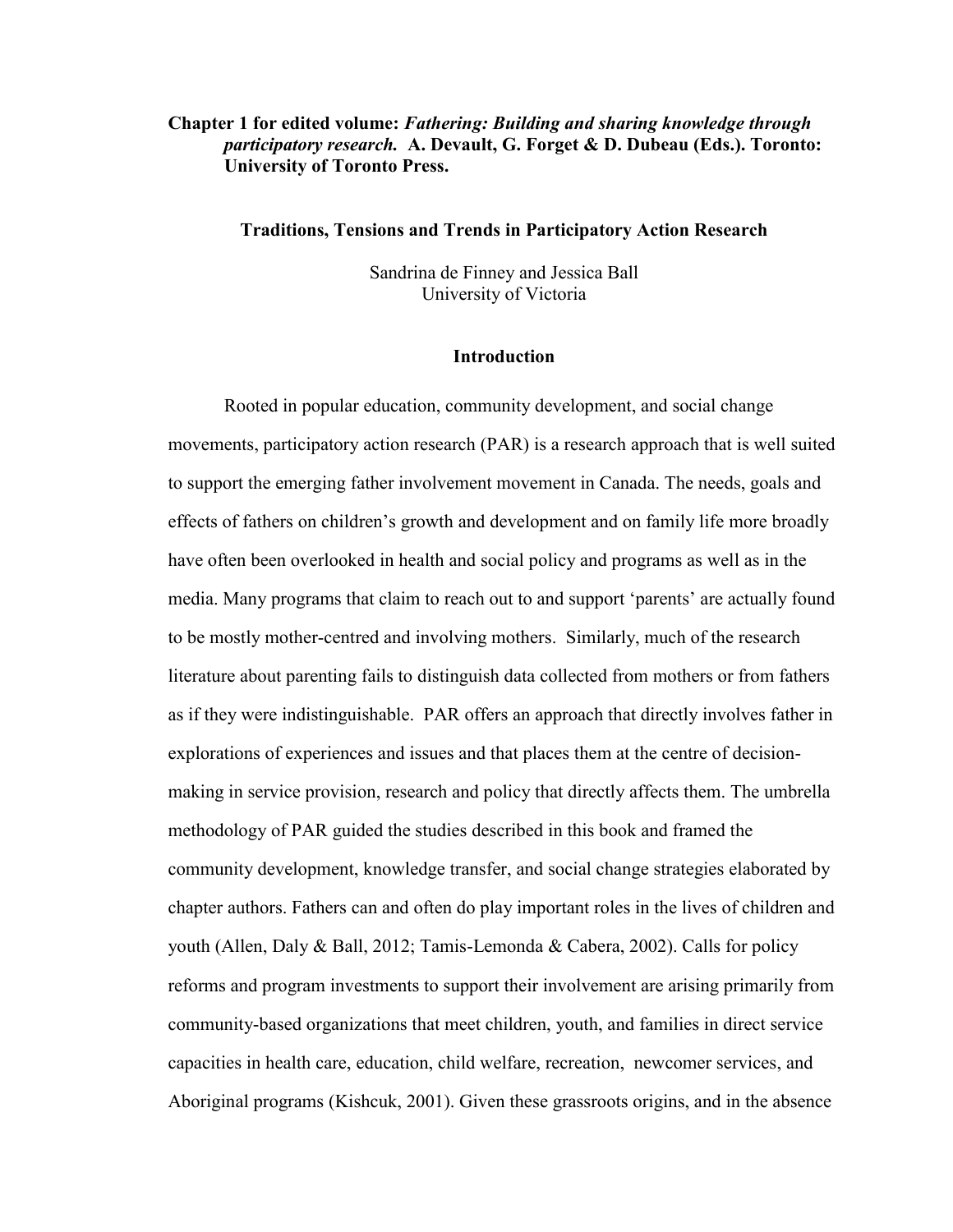of a robust and differentiated knowledge base about diverse conditions and experiences of father involvement, PAR's commitment to relationship building, peer support, community building, and theoretical flexibility makes it a particularly promising research framework (Doherty, 2000). Underlying this approach is the conviction that fathers are producers of learning for and about themselves, and of support, growth, and social changes within their families and communities.

This chapter presents an overview of PAR's histories, applications, promises, and problematics, with a view to using it to develop understanding and instigate meaningful participation and action relating to father involvement in Canada. The chapter lays the foundation for a pivotal assertion that underpins the work described by authors in this edited collection, namely, that PAR can engender transformative engagement for and by fathers, father activists, service providers, advocates, and theorists. We describe procedures typically used in PAR praxis, involving iterative cycles of community building, exploration, reflection, analysis, evaluation, and action. Some of the tensions and gaps in PAR, especially concerning community members' access to research participation and modes of knowledge creation, and the difficulty of moving from engagement to social action, are explored. We address interpretation dilemmas in PAR related to knowledge production and ownership, ethics, research outcomes, validity, and participation. We identify the promise PAR holds, as a relational praxis of knowledge cogeneration and a springboard for social action (Cahill, 2007), to engage fathers in processes of personal and social transformation.

## **Priorities of the Father Involvement Movement in Canada**

Despite their increasing visibility in Canadian policy discussions of paternity leave and child custody, the diversity of fathers' experiences across varied and dynamic family structures and wide-ranging and changing circumstances remain poorly engaged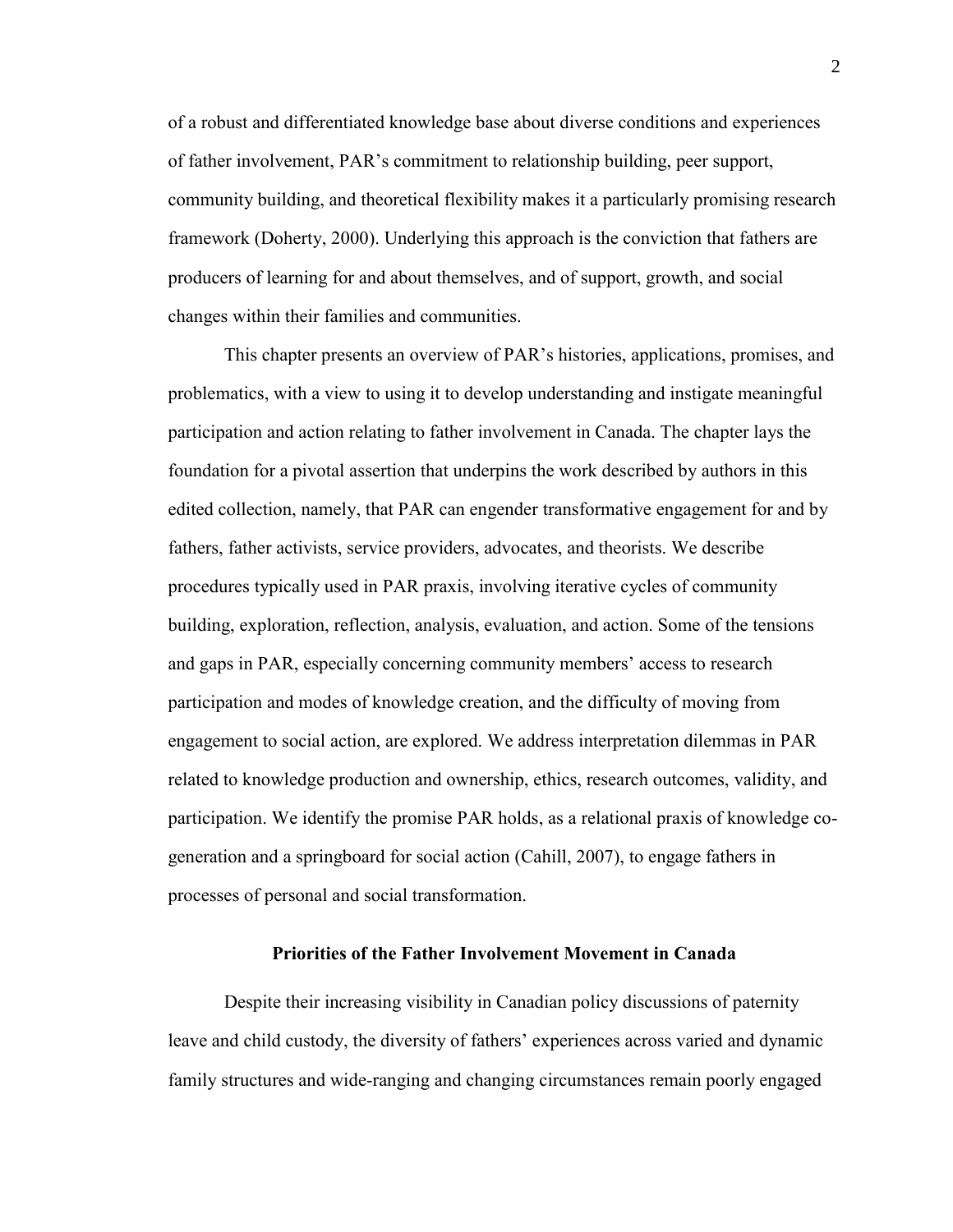in policy debates, theoretical understandings, and parent- and family-serving programs (Lero, Ashbourne, & Whitehead, 2006). Monolithic discourses of fatherhood and father rights do not account for the complex ways in which fathers engage with their children as care-givers, providers, role models, and teachers (Palkovitz, 1997). Many fathers are bewildered about how to be directly involved in caring for children given that mothers tend to be the primary care-givers, especially when children are young, and social services are dominated by mother-centric parenting education and support programs and exclusionary terms like 'maternal and child health,' 'mom and tot' playgroups, and Mother Goose library time (Broughton & Rogers, 2007).

While mother-centric images of family life reinforce the stereotype of the absent or invisible father, some fathers remain even further excluded, not only from mother-centred discourses, but from exclusive representations of fatherhood. Outreach and intervention service systems are sustained by research that studies and reproduces dominant cultural and gendered images of fatherhood and understandings of family life in Canada as if fathers were a homogeneous population with common histories, sociocultural contexts, needs, and goals. Social sciences have tended to develop theoretical conceptualizations of fatherhood that are assumed to be universally valid, and service agencies often promote "best practice" programs and policies based on these undifferentiated and underverified assumptions (Coltrane, 2007; Lupton & Barclay, 1997). As a result, fathers who fall outside of dominant constructions of white, able, heterosexual fatherhood face additional barriers to their social inclusion related to their citizenship-immigration-refugee status, language, religion, socio-economic status, ethnicity, ability, and sexual orientation, among other factors (Ball, 2009; Epstein, 2009; Este & Tachble, 2009). These barriers impact their visibility in debates about fatherhood and their level of engagement in the care of their children. Meanwhile, institutional and policy structures that promote dominant narrow views of what it means to be positively involved as a father remain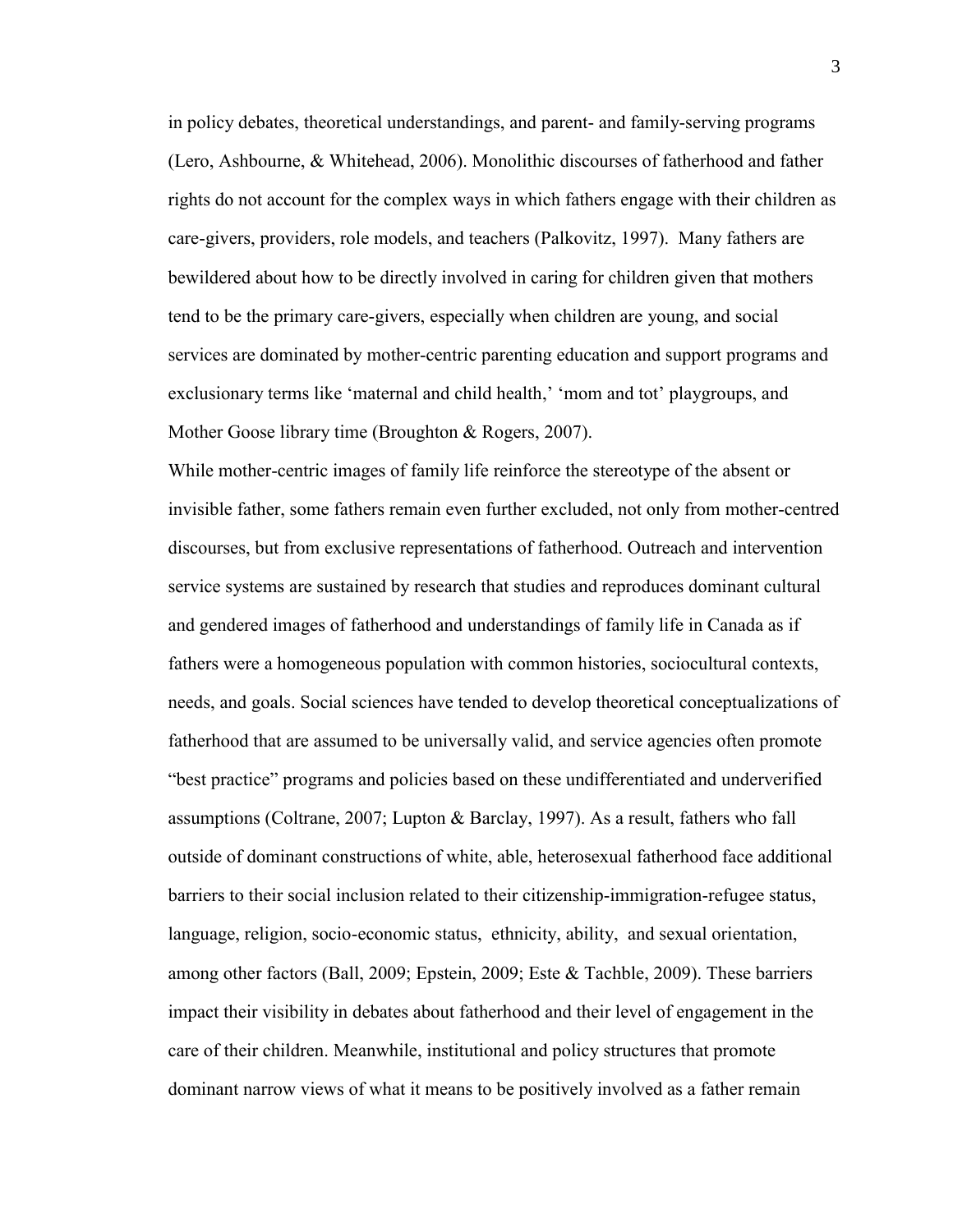unexamined, and structural gaps sustain the social exclusion of some groups of fathers (Devault, Gaudet, et al., 2005). These include, for example, a lack of supports to enable immigrant fathers to find meaningful employment (Este & Tachble, 2009), programs and resources that reproduce the problematic heteronormative binary of mother/father (Bell, 2009; Epstein, 2009; Jimenez, 2009; Stafford, 2009), health care policies that tend to exclude consideration of fathers of children with chronic illness or disability (Beaton, Nicholas, McNeill, & Wenger, 2012; Nicholas, 2003; O'Brien, Hunt, & Hart, 2005) and a lack of effective poverty reduction measures for Indigenous fathers (Ball & George, 2007).

Over the past decade, some movement has occurred in Canada towards recognizing the important and diverse roles that fathers can and often do play as parents, along with some acknowledgement of serious gaps in knowledge about the experiences of Canadian fathers. The impetus for this movement comes in part from public alarm as the number of children being raised in lone-mother-headed households continues to rise while mothers' labour force participation increases and shortages of affordable, quality child care persist. As Canada's demographic and social composition continues to change, fathers' local realities and engagement with fatherhood also change; correspondingly, dominant Euro-Western, mother-centric, and heteronormative models and discourses must be expanded to encompass multiple experiences of fatherhood in diverse families and contexts. A more differentiated analysis of father involvement would examine men's experiences of the transition to fatherhood, forms of providing and caring for children and youth and sustaining relationships with adult children, and the barriers fathers face to developing and sustaining positive involvement with their children across transitions in family relationships, socioeconomic circumstances, geographic location, child welfare interventions, incarceration (addressed in this volume), and other conditions.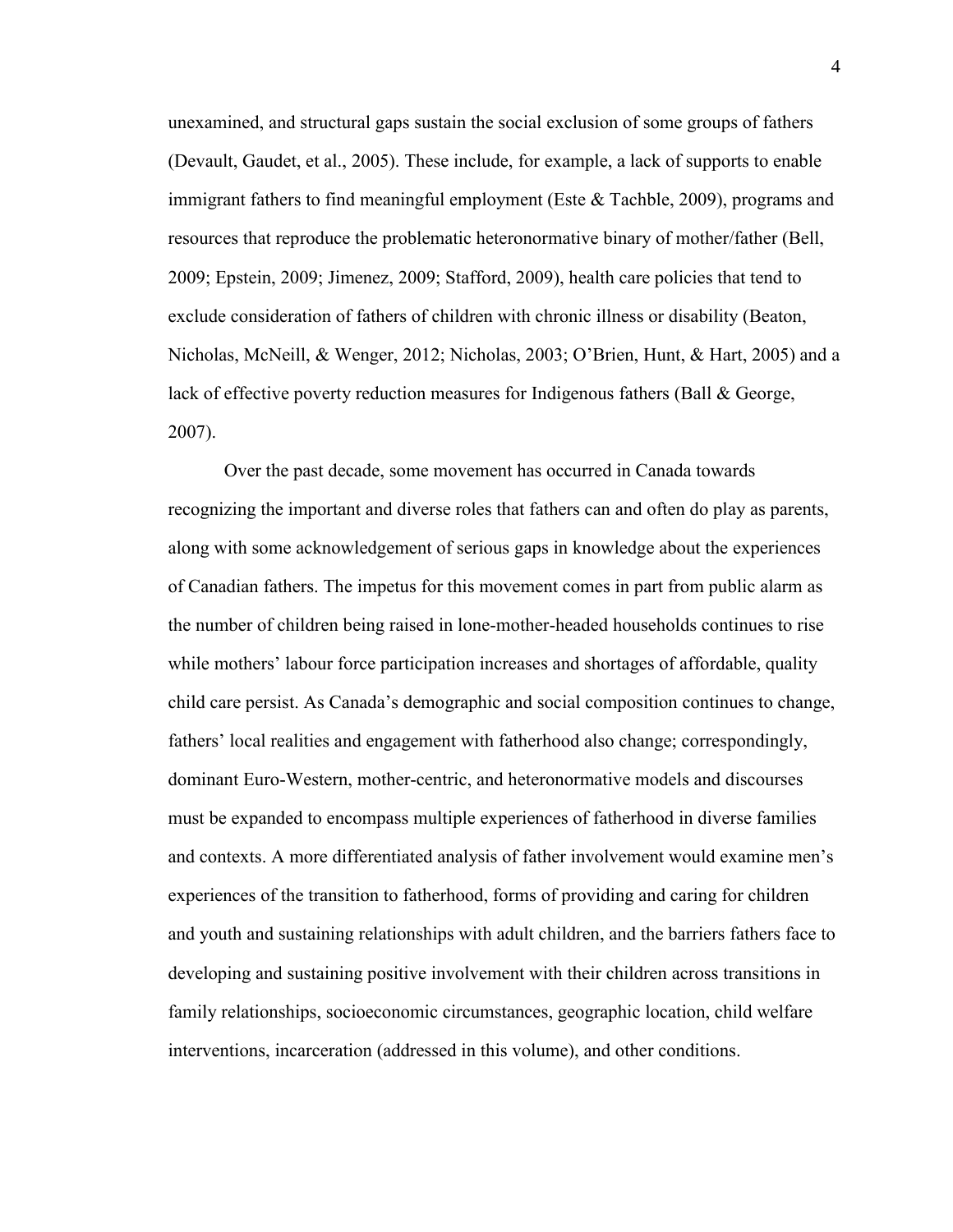#### **PAR as a Promising Praxis**

Given gaps in Canadian images of the family, policy supports, and family-focused practice, critical tools are needed to excavate and engage with the intersecting political and social forces that shape father involvement. PAR can contribute to the growing field of father involvement research with praxis that engages groups of fathers in sharing their fatherhood experiences, in the process illuminating opportunities and barriers to their positive involvement and social inclusion in various contexts of child bearing and child rearing in Canada. How do fathers, especially fathers who tend to be socially excluded, negotiate a sense of belonging and engagement in caring for their child when the options available to them are determined by social forces inscribed with dominant social dictates, norms, and views of families, sexuality, masculinity, and gender roles? PAR offers avenues to get beyond the decontextualized, material measures of father involvement that have predominated research in this area (Allen, Daly, et al.,2012), shedding light on the ways that fathers themselves conceive of and gauge their multilayered involvement. Engaging with fathers to understand how they see the world in relation to their father role can highlight structural as well as psychosocial barriers to their meaningful involvement, enhance their visibility in research about parenting, and support the contributions they can make to children's development, mothers' wellness, and family life.

PAR's emphasis on understanding the perspectives of participants in social interactions is particularly relevant to expanding discourses, policies, and practices of social inclusion in Canada. Insights yielded by PAR can have important implications for transforming the landscape of family life in Canada through policy reforms, program development, and practice in diverse disciplines including child health, child welfare, men's health, family services, parent education, and related fields. The explicitly actionoriented stance of PAR on knowledge production and its focus on community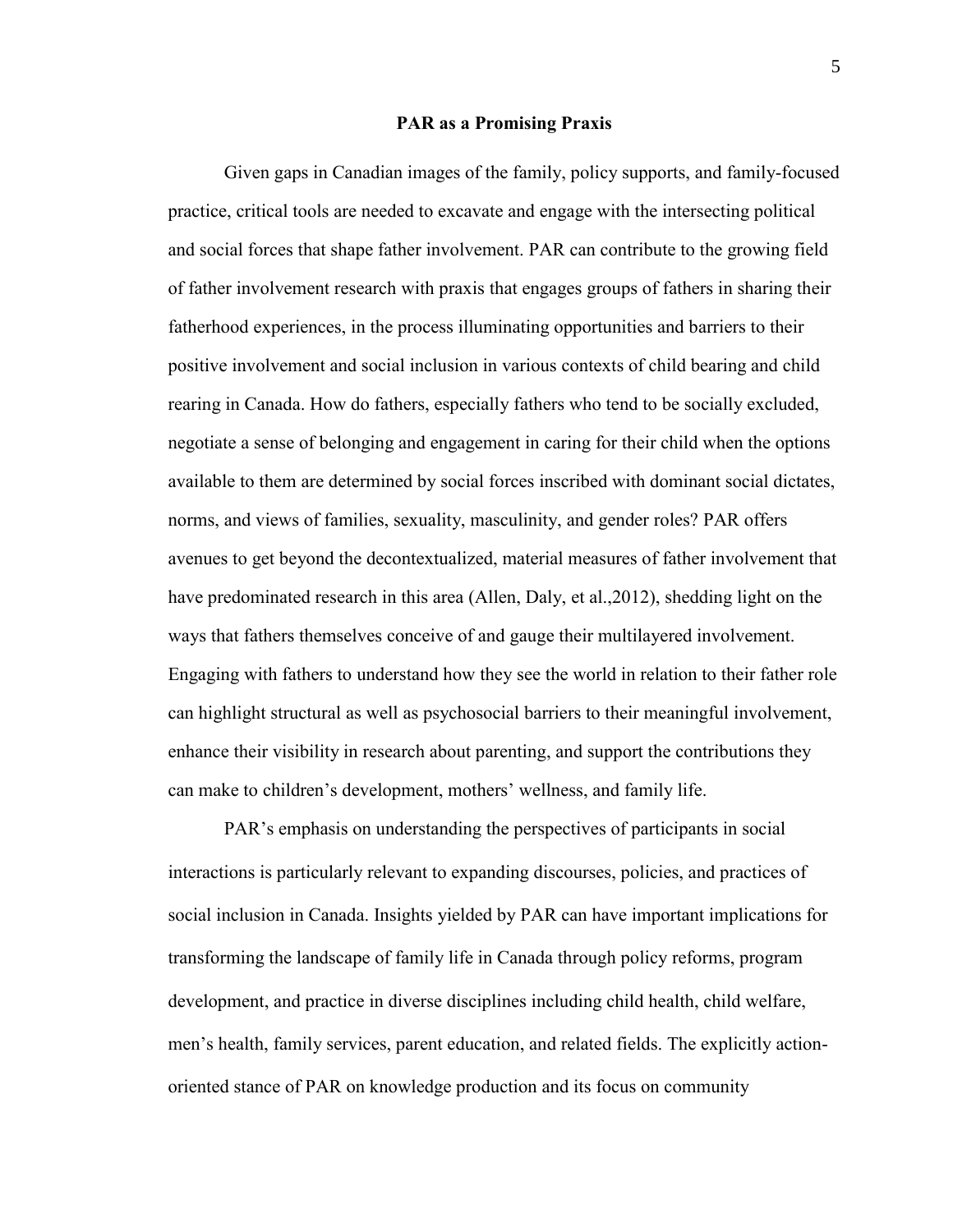involvement make it ideologically compatible with investigators and practitioners whose interest in examining fathers' experiences is motivated by a desire to enhance fathers' visibility and meaningful participation in decision making about policy and service provisions for children and families.

### **Men's Inclusion in Parent and Family Policy, Services and Research**

Debates about social inclusion and exclusion are an increasingly prevalent focus of social policy and research in Canada and a prominent theme in the field of fatherhood research. In the context of this chapter, a tension relating to the historical roots of PAR, and its ideology is that it has been most often used to include the most 'voiceless' or marginalized populations, such as racialized women, poor communities, and sexual minorities. Many middle class men aligned with dominant cultures do not face the kinds of social exclusions that PAR was originally created to address. Nevertheless, PAR can be a useful approach with diverse groups of men because even white, middle class fathers tend to be excluded from parenting policy, research, and programming. Unless challenged, their social exclusion in this domain serves to maintain polarizing gender norms and the status quo that structures men's roles as 'outside the home' or as 'absent parents' and maintains the construction of women as 'natural' primary caregivers.

Research on social exclusion reiterates the critical role that context plays in shaping family life, underscoring a need to enhance social systems that normalize, embrace and reflect experiences of all people, including marginalized peoples, such as the young, racialized, and incarcerated fathers discussed in this volume. Characteristics of social exclusion include residence in substandard housing; inequitable access to employment, social, and health services; stigmatization; spatial and social isolation;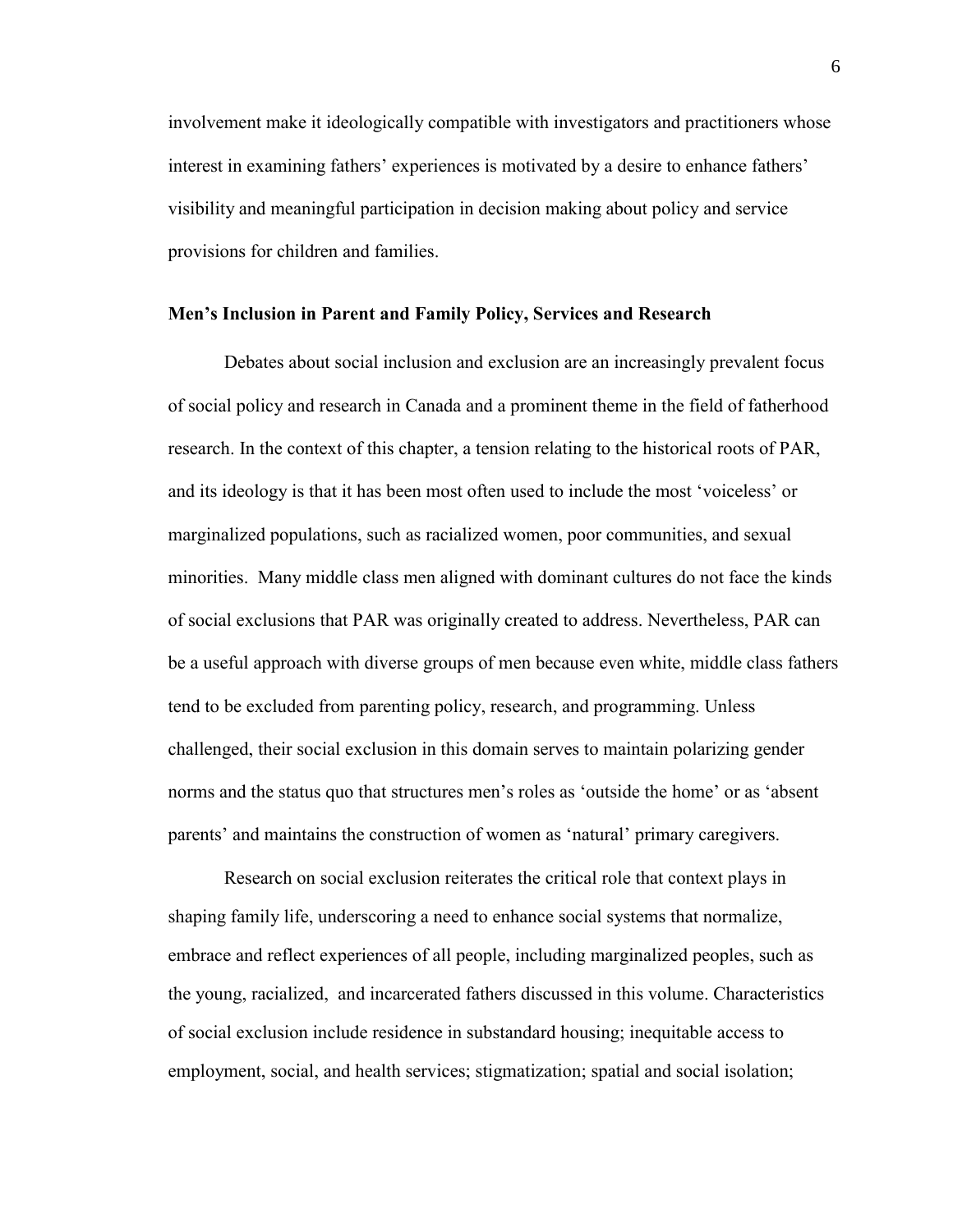disconnection from civil society; and everyday experiences of discrimination, racism, and violence (Galabuzi, 2004). These conditions intersect and tend to be mutually reinforcing, erecting barriers to access to various forms of social capital (Kaspar & Noh, 2001). For instance, due to the ongoing effects of colonial policies, Indigenous communities often deal with housing and health deficits and dismantled social and cultural institutions that result in reduced access to family support services, life skills training, education, employment, child care, health care services, and recreational opportunities (de Finney & Saraceno, in press; Trocme, Knoke, & Blackstock, 2004)

One sharpening focus within social inclusion debates is how men learn fathering and engage in caring and providing for their children (Doucet, 2006; Hobson, 2002). Another focus asks the extent to which their involvement and developing skills as parents not only promote optimal child health and development outcomes (Ball, Moselle  $\&$ Peterson, 2006), and build social capital for the family unit (Ravanera, 2007), but also promote fathers' visibility and participation in social and health policy and programs for children and families (Long, 2008). Sociocultural capital grants fathers access to institutional and social networks, provides them with "insider" knowledge of family life, and enhances their ability to participate fully in civic life. One of PAR's strengths is its inherent flexibility, which provides a diversity of avenues for fathers to engage in collaborative, community-based, participatory research with peers and key stakeholders (policy makers, service providers, etc.) as well as with their own children, families, and communities. Participation in a PAR project may actually be one way that fathers – acting as participant-researchers – can build social capital through solidarity with other fathers, engagement in shaping more positive images of fatherhood, and combined action to increase the visibility and cogency of their needs and goals for policy and program reforms.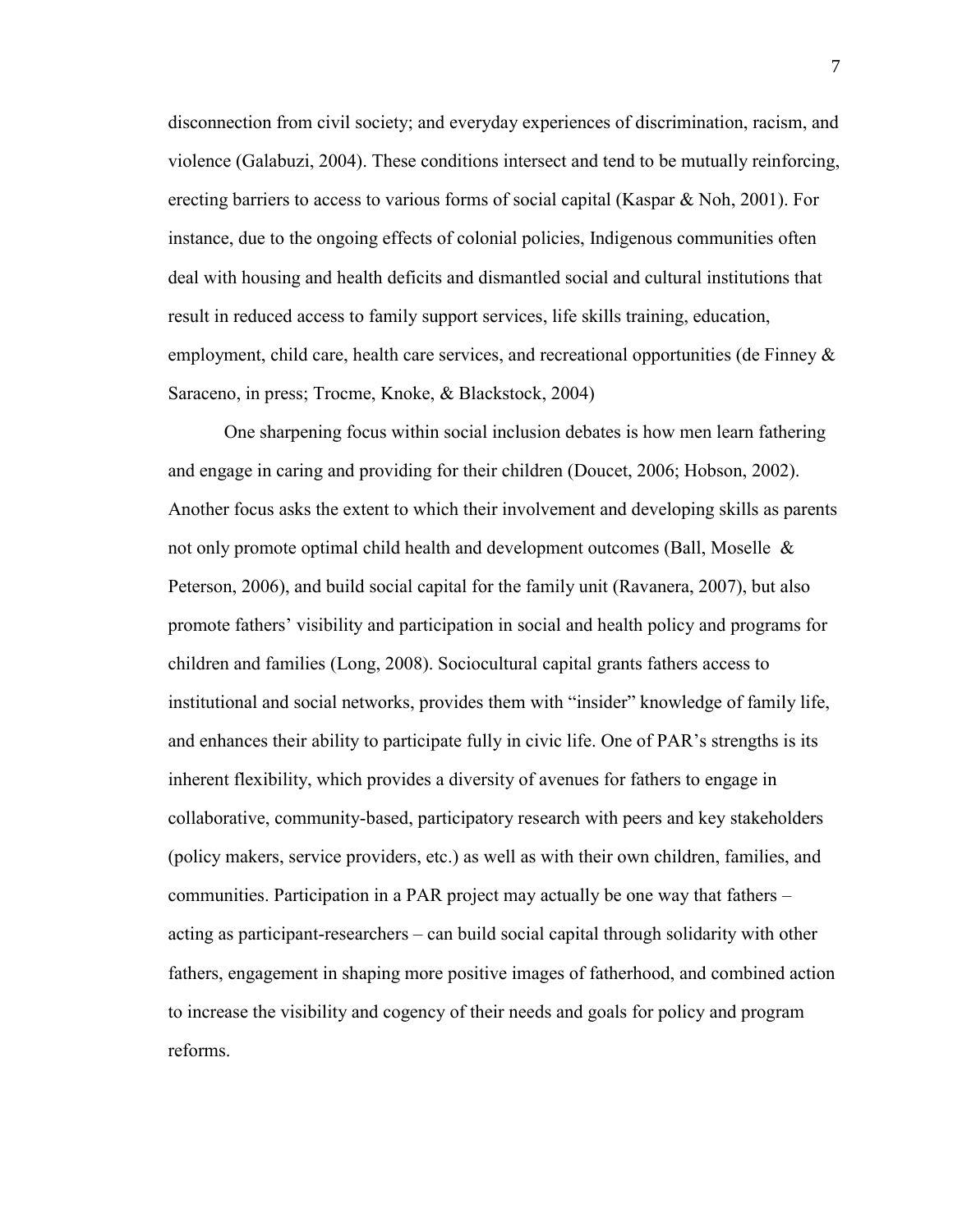#### **Methodological Strategies in Participatory Action Research**

No single history or unified set of explanatory concepts defines PAR practice. Rather than being a unitary method, PAR is a broad and constantly evolving methodological framework covering a spectrum of approaches and procedures (e.g., Chambers, 2002; Fals-Borda, 1987, 1996; Gaventa, 1988; Gayfer, 1981, 1992; Israel, Eng, Schulz, & Parker, 2012; Kesby, Kindon & Pain, 2009; Park, Brydon-Miller, Hall, & Jackson, 1993; Tandon, 2002; Tolman & Brydon-Miller, 1997, 2001; Weis & Fine, 2004). A framework for participatory action research in diverse locations and contexts across the world has grown out of the work of diverse community researchers who perceived a schism between the philosophies of participatory education and development and the positivist research practices still prevalent in their fields (Gayfer, 1981; Martin-Baro, 1994; Tandon, 2002). The principles of popular education and, in particular, the work of grassroots Latin American intellectuals Fals-Borda (1987, 1996) and Freire (1971, 1973, 1975) have greatly influenced PAR's focus on critical consciousness, the democratization of knowledge production, anti-oppressive practice, and social justice. In a groundbreaking issue of *Convergence* in 1975, Budd Hall, a Canadian academic, social activist and early innovator of PAR, articulated the value of an approach to social investigation that would challenge the artificial borders between theory, research, and action (1975). His conceptualization of PAR holds participant knowledge to be integral to validity, and democratic and participatory knowledge production as foundational to social change. PAR is part of a groundswell against the assertive seizure of epistemic space by academic researchers wherein the lives and knowledges of vulnerable, often colonized communities have served as "data plantations" (Ladson-Billings, 2000) for research done ostensibly on their behalf. Hall (1975, 1981, 1993, 2000a, 2000b) highlights commonalities that run through the many iterations of PAR, namely, an engagement with three fundamental issues: (1) the meaningful and consequential participation of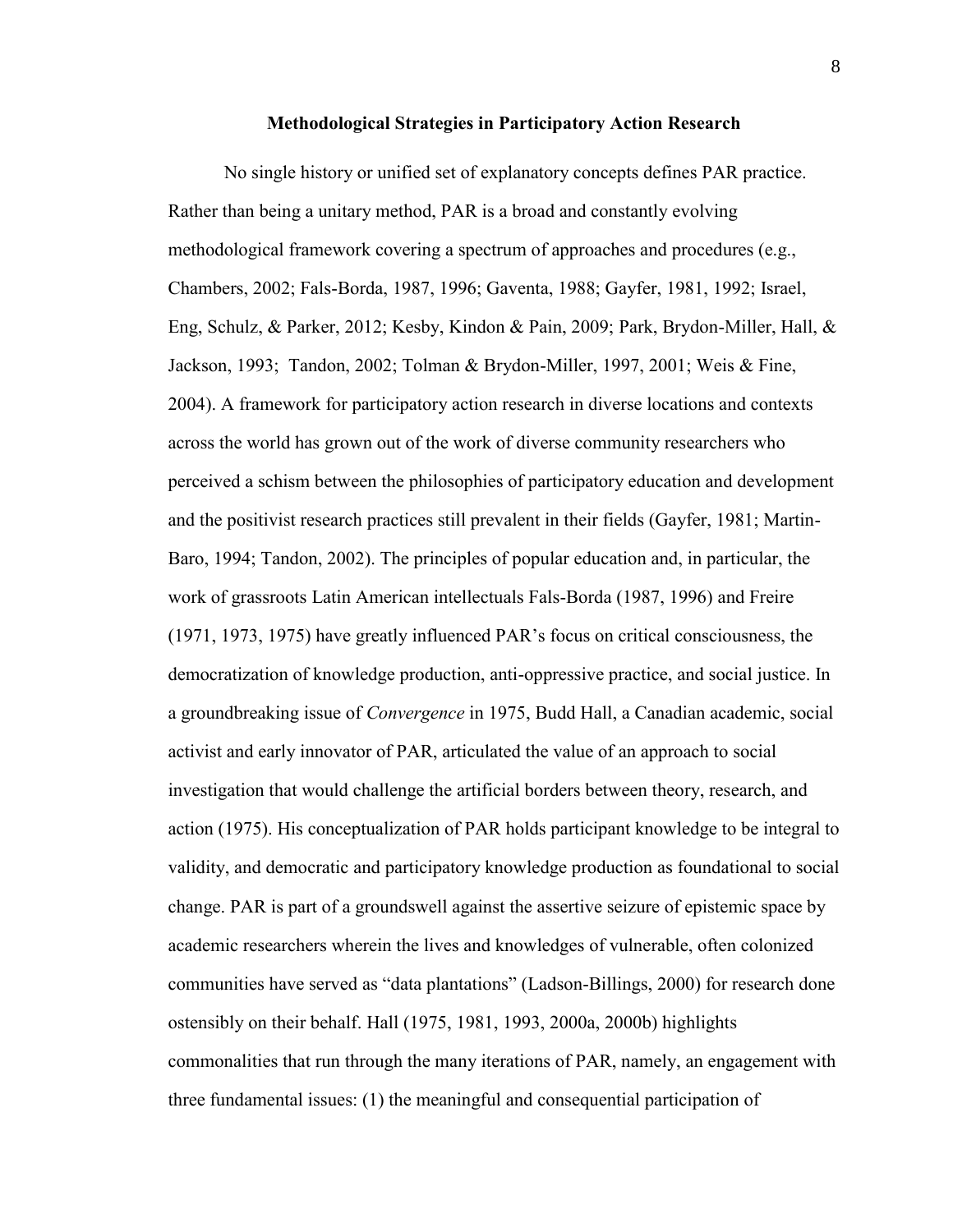marginalized communities; (2) the production of critical knowledge through participatory inquiry; and (3) the implementation of social change for and by communities themselves. Interaction of these elements provides the ideological impetus behind a research process that empowers participants to transform their social reality by becoming critical participants in knowledge production, community development, and social change.

Today, PAR's influence extends to a broad spectrum of ideological, political, intellectual, and methodological streams applied in diverse international settings and disciplines and across academic and applied fields. These include, for example, participatory research in community development, action research in organizations and educational settings, practitioner action research, rural participatory research, feminist action research, Indigenous community-based research, and child- and youth-centred PAR (Cahill, Rios-Moore and Threatts 2008; Greenwood & Levin, 1998; Herr & Anderson, 2005; Torre, Fine, Stoudt & Fox, 2012). Researchers have developed iterations that fall under the broader banner of community-based research (CBR), including collective action research (Leonard, 2002), research for development (Chambers, 2002), and community action research (Reitsma-Street, 2002; Reitsma-Street & Brown, 2003). Many of these streams have informed the development of our own PAR praxis (Ball  $\&$ Havassy, 1984; Ball & Janyst, 2008; de Finney, 2007; de Finney, Green, & Brown, 2009; de Finney & Lee, 2008; Lee & de Finney, 2005). PAR's diverse methodological iterations offer a wealth of options for university and community partners interested in innovative father-centered and father-engaged research.

### **PAR Ideologies and Principles**

Given its interdisciplinarity, heterogeneity, and highly contextualized nature, PAR cannot be reduced to a single formula or fixed set of principles. It is better understood as a cyclical, emerging process whose underlying principles evolve from the discussions and debates that arise as it is enacted in specific contexts. PAR researchers nonetheless share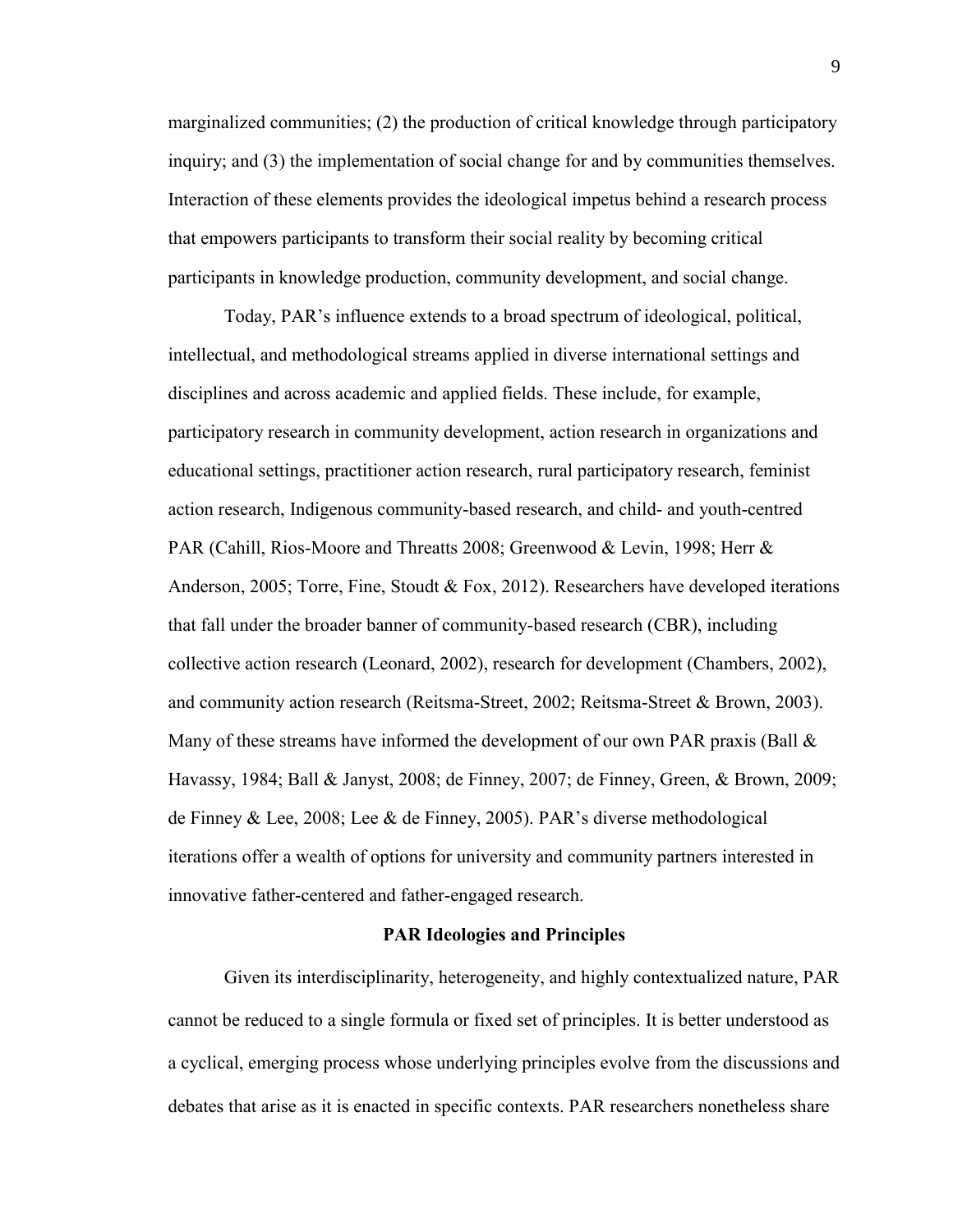deep concern about the ethics of conventional research practices in which universitybased investigators frequently mine population groups or communities for knowledge without confirming the validity of their interpretations with research participants or engaging with them in the pursuit of any of their own research goals. PAR processes subvert the role of the outside "expert" researcher, aiming thereby to flatten the traditionally hierarchical researcher-researched relationship. In PAR, researchers and community members collaborate, pooling their varying expertise and cultural knowledges in a generative process that, ideally, results in socially meaningful analysis and engagement, action plans, and social action that is grounded in the needs and goals of community members. The definition and operationalization of PAR principles is a source of much debate within and outside the field. Nonetheless, PAR researchers have written extensively about commonalities within the PAR spectrum (Fals-Borda, 1996; Gayfer, 1981, 1992; Hall, 1975, 1981, 1993; Maguire, 1987, 2000; McTaggart, 1991, 1997; Park, Brydon-Miller, Hall, & Jackson, 1993; Smith, Willms, & Johnson, 1997). Five features common to many PAR initiatives are worth highlighting.

**(1) PAR involves a collective process and seeks a more horizontal distribution of power.** PAR is explicitly politicized and eschews modernist claims to objectivity and value-free theorizing. It seeks to redefine the privileged relationship between researchers and knowledge production by positioning participants as agents at the centre of their own process of knowledge generation. In contrast to traditional research relationships, PAR works toward a redistribution of resources and power, as reflected, for instance, in the use of such terms as *participant-researchers*, *coresearchers*, *community researchers, research team*, and *research partners*.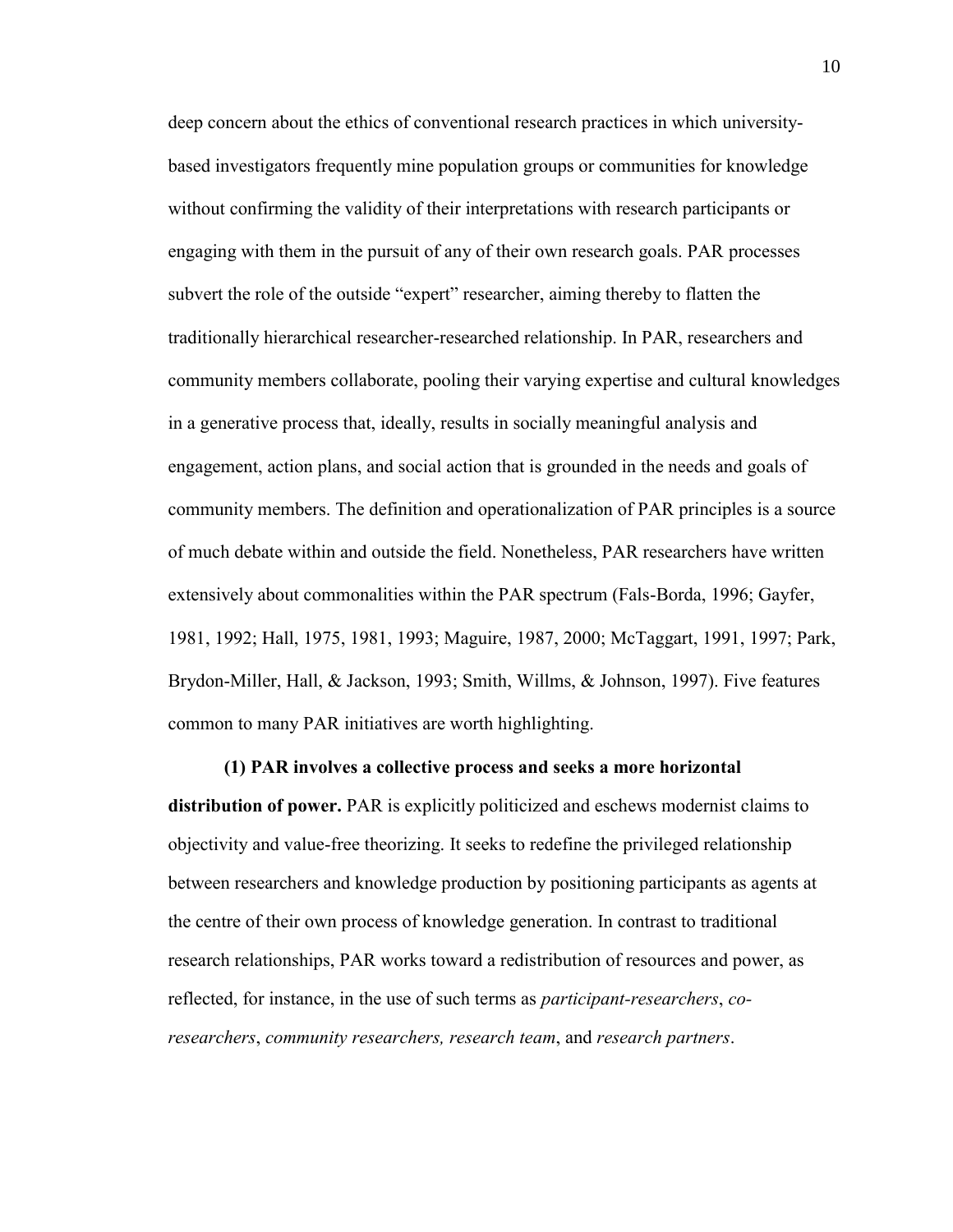**(2) PAR is grounded in the experiences and participation of communities.**  PAR is concerned with supporting local knowledge, working across borders of insiders and outsiders, and ensuring that research works *with* rather than *for* (Hall, 1973). Although PAR's organic and contextualized nature accounts for multiple potential pathways and iterations, at its root PAR originates with, and is owned by, the community. Ideally, participants are involved in all stages of the research process, from the conceptualization of the research agenda and design, to the collection and analysis of data, to the evaluation of outcomes, and to their dissemination and potential implementation (Smith, Willms, & Johnson, 1997). The use of diverse methods (e.g., theatre, video-ethnography, mapping, narrative interviews, focus groups, community surveys, evaluation, textual analysis, etc.) that are reflective of diverse participant experiences, backgrounds and capacities,, and embedded in participants' cultural contexts positions participants to articulate their own theories about issues they identify.

**(3) The cyclical process of PAR generates new praxis.** PAR is deeply critical of linear thinking; it considers causality as circular or spiral in nature, with multiple determinants rather than singular, predictable antecedents (Fine, Boudin, et al., 2001). As illustrated in Figure 1, PAR evolves through a cycle of reflection, analysis, action, and evaluation that recurs throughout the research process, allowing participants to draw increasingly complex implications for praxis and apply these to social action.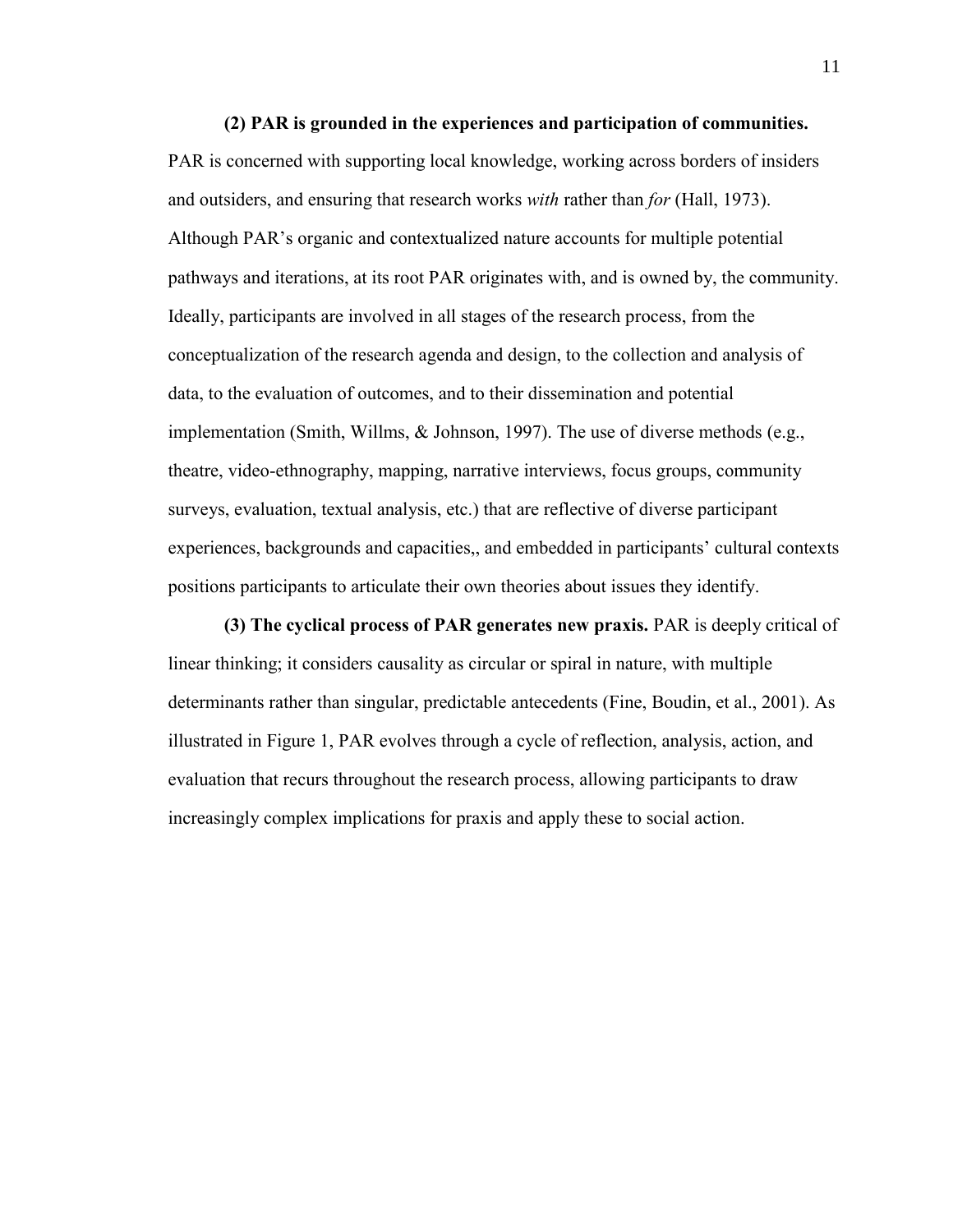



Hall (1975, 1981), Martin-Baro (1994), Tandon (2002), and Vio Grossi (1981) have been instrumental in theorizing approaches to the implementation of the reflectionanalysis-action-praxis cycle in PAR. Praxis is a synthesis of theory and practice; it avoids exclusive academic claims to knowledge production by providing community members with tools to translate theoretical knowledge into concrete outcomes on the ground. To develop praxis, participants undertake many iterations of the PAR cycle. To initiate a PAR cycle, a research team typically develops a process or framework for working in partnership, in order to outline common themes and goals. Next, a research problematic originating within the community is defined, refined, and elaborated, drawing out initial themes and strategies that participant-researchers will use to describe and explore the issues they face and their ideas for effective interventions. Coding information about experiences, comparing, and linking, they slowly move from a micro- to a macro-analysis and, in the process, make theoretical and practical sense of the challenges they have identified. At this stage, the goal is to peel back the covers to develop critical consciousness and analysis, a critical understanding of the underlying forces that shape those everyday issues typically rendered invisible by dominant social constructions and forms of interaction. A cycle of critical analysis, involving the identification,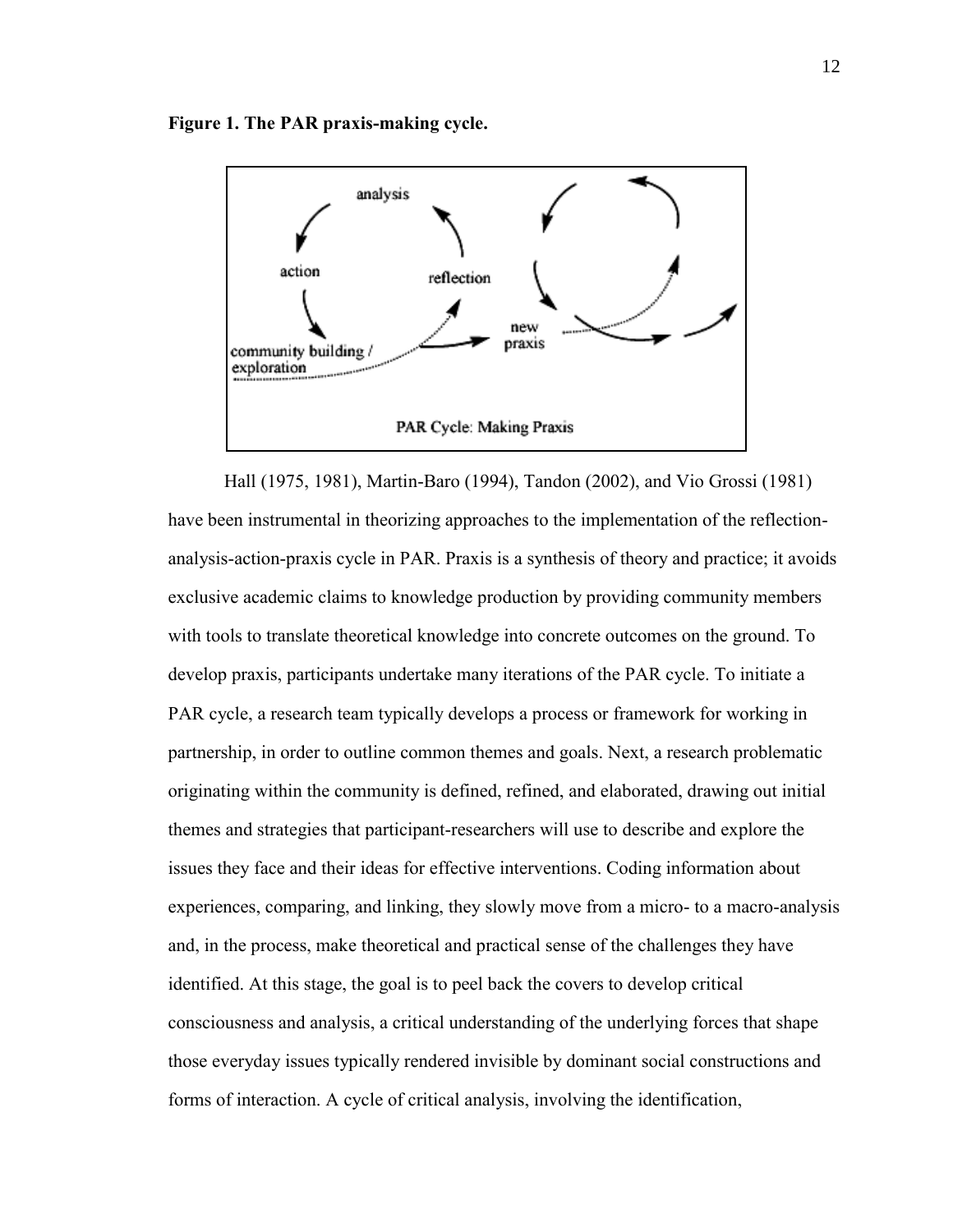problematization and politicization of the participants' individual experiences, is used to deepen understandings of the issues. Through a process of collective consciousness raising or "conscientization" (Freire, 1970; Freire, 1997), "people develop their power to perceive critically *the way they exist* in the world *with which* and in which they find themselves; they come to see the world not as a static reality, but as a reality in process, in transformation" (Freire, 1997, p. 64).

Over time, participatory research strategies such as consultations, focus groups, expressive arts, journaling, community meetings, and other methods help participants to link their individual experiences to the broader context, thereby promoting critical consciousness and collective education about the systemic or structural nature of their personal experiences. At multiple points throughout this cyclical process, participants can initiate actions and change strategies that speak to their emerging findings .

**(4) PAR is emergent, fluid, context specific, and open ended.** As the PAR cycle demonstrates, PAR sets in motion an iterative, open-ended, highly contextualized process that cannot be prescribed; consultation and ongoing participation emerge in an organic and layered manner. Such a fluid process is necessary to shape the goals and process of any given PAR project. The stages in a cycle of PAR are rarely sequential or distinct, and they may receive different emphasis according to the research context. Training, data collection, consultations, analysis, evaluation, dissemination and action can overlap and occur at any point during the process, depending in part on the group's membership, goals, available resources, timelines, identified issues, and desired outcomes.

**(5) PAR is focused on action and change.** Concerned as it is with the relationships among research, knowledge production, social control, and social inequity, PAR aspires to move beyond the promotion of critical consciousness and new knowledge to mobilize social change strategies for and by groups who often, though not always,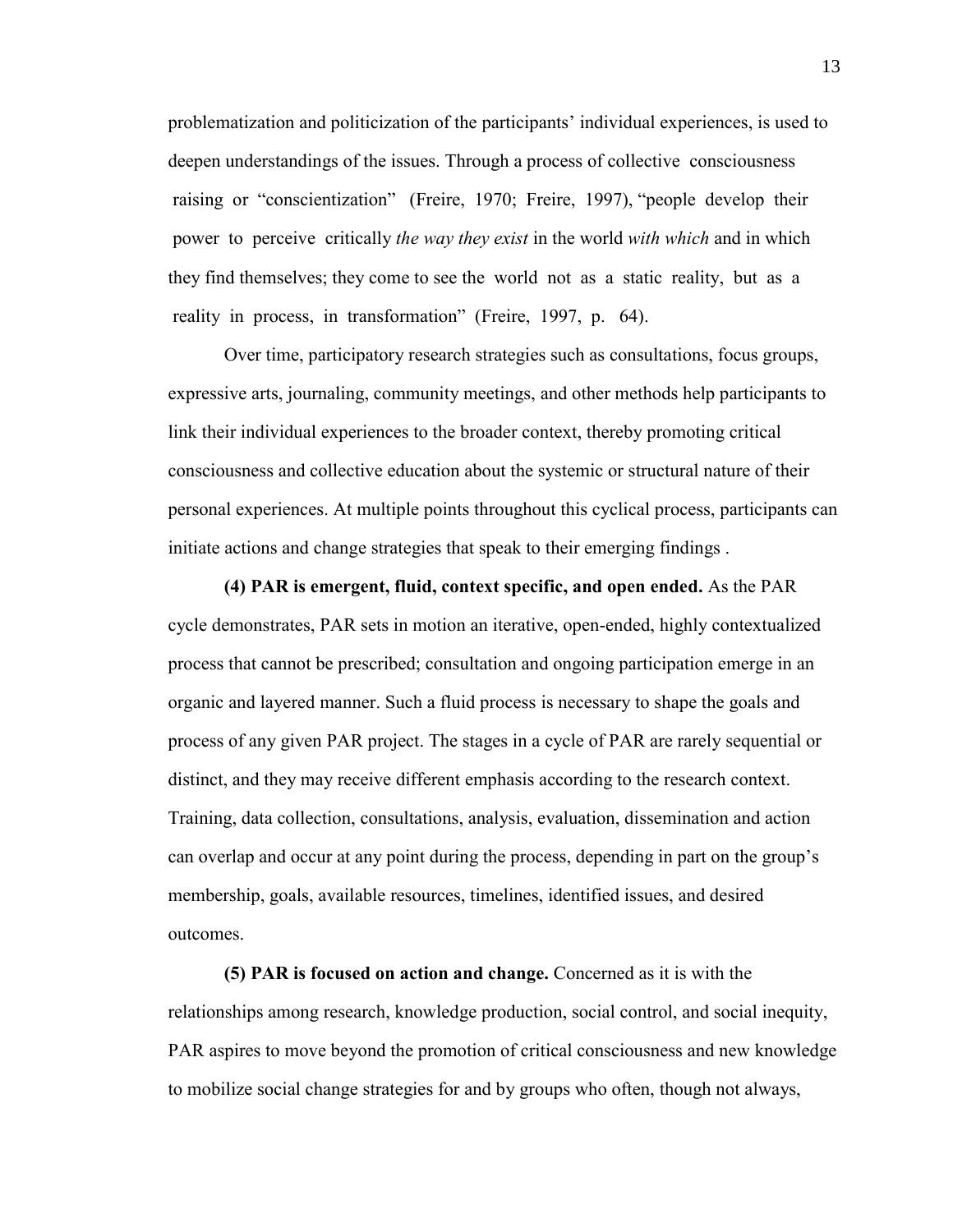experience some form of marginalization or exclusion. In this respect, the success of PAR projects is typically contested and partial, with complex ethical considerations related to representation and participation, collaborative research and knowledge ownership, and team-based dissemination and action, among others. While the PAR cycle promotes critical awareness of inequitable power relations, the actual transformation of social conditions is inevitably the greater—and more elusive—challenge. The schism between ideologies of social change and their implementation highlights the gap that can occur between PAR's promise and its practice, as discussed later in this chapter.

#### **Procedures in PAR**

PAR procedures are rooted in the strength of partnerships among research team members. Although they typically involve researchers and community members acting as co-researchers, PAR partnerships are incredibly diverse in constitution and scope. Different partners may be engaged during all or parts of the process and can include community members, students, researchers and other university representatives, agencies, community groups, institutions, and stakeholders such as funders, policy makers, and government representatives. The important issue to consider in partnerships that bring together diverse participants is that these groups cannot be thought of as essential and mutually exclusive. Categories such as "researchers" and "fathers" can become tokenized and deeply problematic when they are represented as monolithic, naturally aligned, or unproblematically representative. In reality, partnership building involves constant negotiation of different voices, histories, and agendas within and across any presumed category. Further, partners' roles may overlap (e.g., community member, student, advocate, researcher, etc.), which raises important ethical and procedural issues for the conduct of partnership-based research. Successful PAR requires that research teams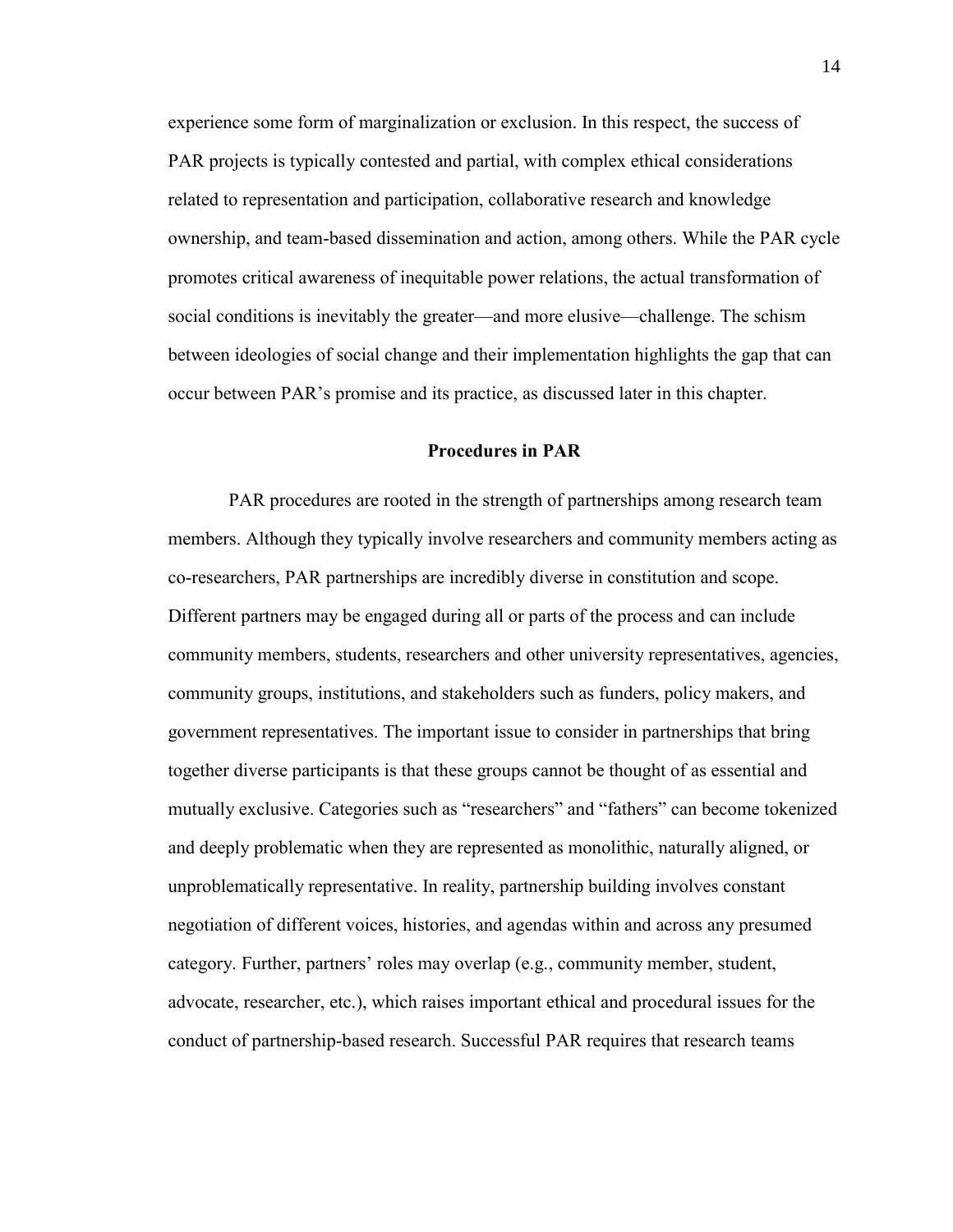address the inevitable tensions that arise when they try to create and sustain a process for collective analysis, action, and solidarity.

### **Relational praxis**

In PAR, conscientization, networking, and empowerment depend greatly on the quality of the relationships and the processes of partnership and trust building within the research team. Investing in resilient relationships is neither a methodological indulgence nor a by-product of the research design; rather, it is the driving force in the PAR process. Relationships are the medium through which other aspects of research—power, knowledge production, benefit sharing, and social action—become discussed, challenged, implemented, and evaluated. The visceral power of relationships can often be more evocative of transformation than can critical analysis guided by theories alone. As such, effective PAR requires a deliberate praxis of relational engagement and reciprocity. Working relationships among participant researchers often sustain projects through the many challenges encountered in doing PAR. For many research teams, relationships continue years after a research project concludes.

This is why, compared to more traditional research approaches that clearly delineate research roles and boundaries, PAR methodologies typically provide much deeper and therefore messier entry points into collaboration, engagement, action, knowledge creation, and transformation. The relational stakes are always high in research projects that address complex social problems and difficult social action. Thus, while collaborative, purposeful, mutually supportive, and reciprocal relationships are foundational to PAR, sustaining positive partnerships can also be its greatest stumbling block. All iterations of PAR hold critical tensions about voice and participation (who gets to participate, whose perspective is incorporated, who owns the knowledge, who is accountable to whom), what sort of analysis is superimposed onto the participatory process, and who controls and implements recommendations for social advocacy and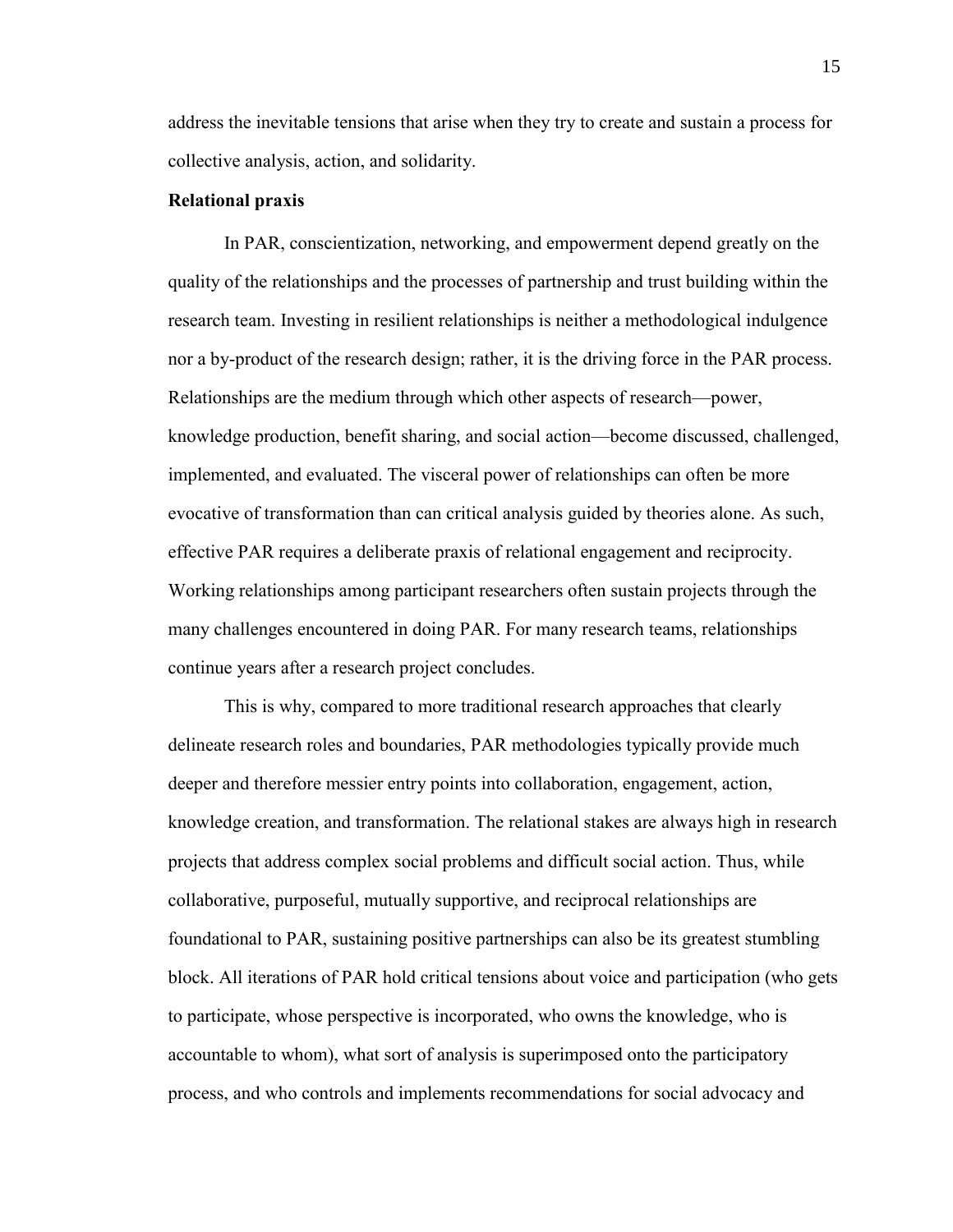change. Debates about participation and representation raise important issues about who speaks and participates on behalf of a certain group, agency, community, or stakeholder.

Unfortunately, PAR researchers often are challenged by how to conceptualize and facilitate issues of access, participation and representation as they are shaped by relational dilemmas, since these are always underwritten by multiple layers of interdisciplinarity and the personal, community, and political politics that are central to PAR. In much of the literature on PAR, this "messiness" is often taken for granted or glossed over. PAR investigators and participant-research teams rightly want to celebrate their successes, but often are reluctant to make salient the struggles they faced in implementing complex partnerships and methodologies. These relational complexities must nonetheless be placed on the table, facilitated thoughtfully and skilfully, and supported with sufficient time and resources. Safe spaces, time, and interpersonal processes must be planned and respectfully facilitated to allow grievances to be heard, problems to be resolved, and successes in stabilizing and consolidating relationships among team members to be celebrated. A critical issue in building and sustaining purposeful partnerships in PAR is to establish the open-ended, questioning, knowledgecreating goal of the research and to prevent, as much as possible, efforts by research team members to insert potentially divisive, exploitive, and pre-emptive ideological standpoints into the research process.

### **Research ethics and protocols**

Effective PAR involves multiple cycles of consultation, collective discussion, data gathering, analysis, evaluation, dissemination and action. This iterative process requires rethinking traditional ethical guidelines and protocols for conducting research. Research partners engaged in PAR typically invest a substantial amount of time and energy in developing agreements that protect the rights and knowledge of partners and their communities. These agreements might address the storage, ownership and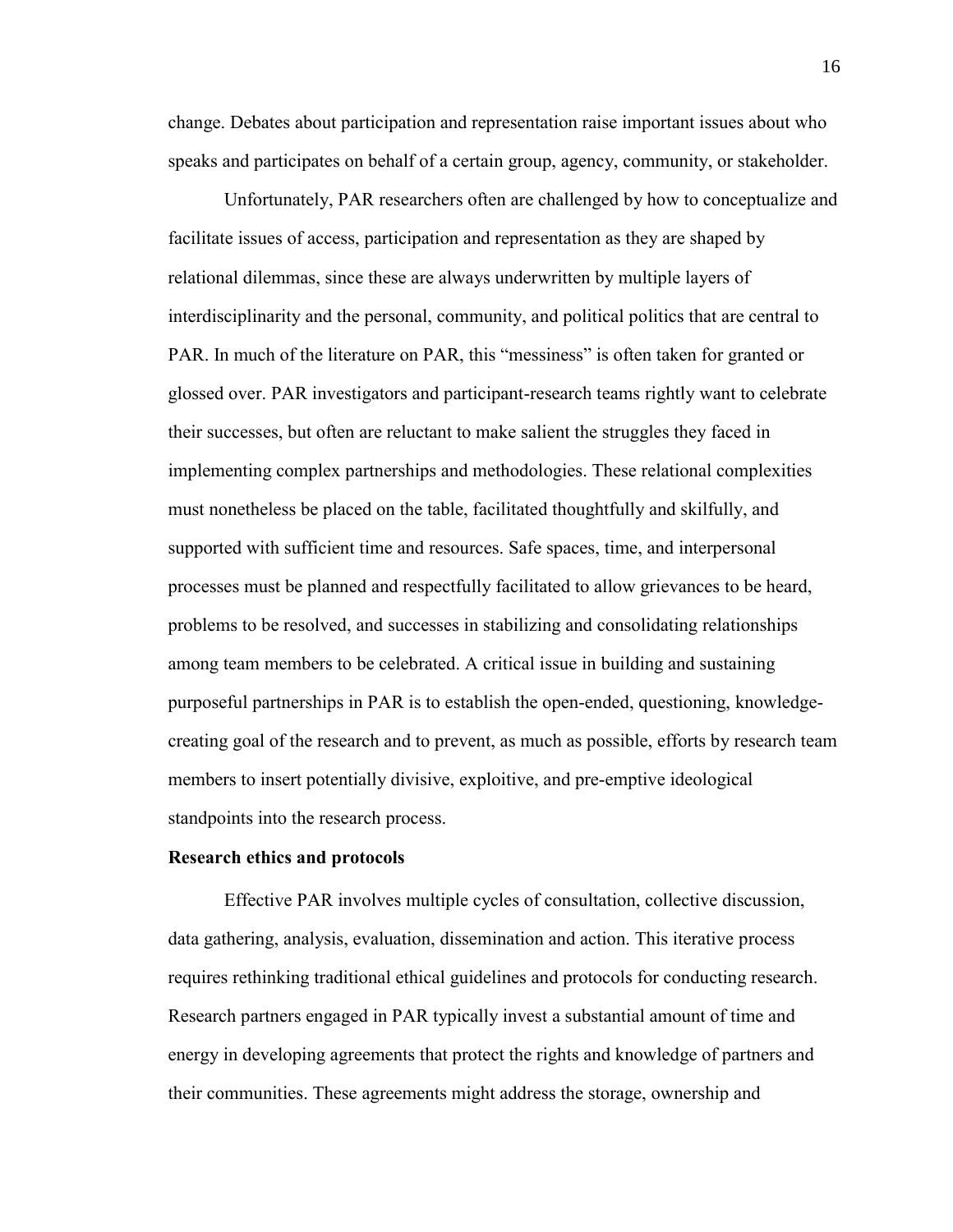dissemination of collectively-produced data and findings, and the participation of diverse partners at different stages of the project. The emerging nature of ethics in PAR places new demands on researchers; they must be willing to critically locate themselves, to make time for community-paced processes (Ball, 2005), and to put themselves on the line in ways that go well beyond the legal rhetoric of traditional, university-centric research ethics and protocols. In this context, ethics and protocols are always emerging and must be revisited and evaluated at each step, as well as woven through every aspect of project planning and coordination. For example, PAR projects often set aside funds for community members to be involved as co-presenters at conferences and as co-authors in publications even years after the conclusion of the project. Community-based processes related to ethics and protocols cannot be prescribed or rushed without destroying the integrity of the PAR process. PAR is therefore both a highly challenging and rewarding methodology. It demands tremendous commitment to process and partnership, a great deal of the research team's energy, time, and resources, a high tolerance of ambiguity, and a willingness to be accountable to a range of expectations from diverse community and academic partners. Research team members must be willing to trust this process and to negotiate compromises through sustained and meaningful power sharing.

#### **Data sources, collection, and analysis procedures**

Investigators who use PAR need to be prepared to use a variety of data collection procedures, analytical methods, interpretive frameworks, and reporting and evaluative strategies, and these must be contextually relevant and accessible to research partners. Data collection and analytical methods used in PAR originate from a variety of disciplines; common methods include appreciative inquiry, surveys, case studies, ethnography, narrative inquiry, and creative participatory methods such as video ethnography, popular theatre, photovoice, and community mapping, among others. As seen in Figure 1, the methodological design of many PAR projects allows for continuous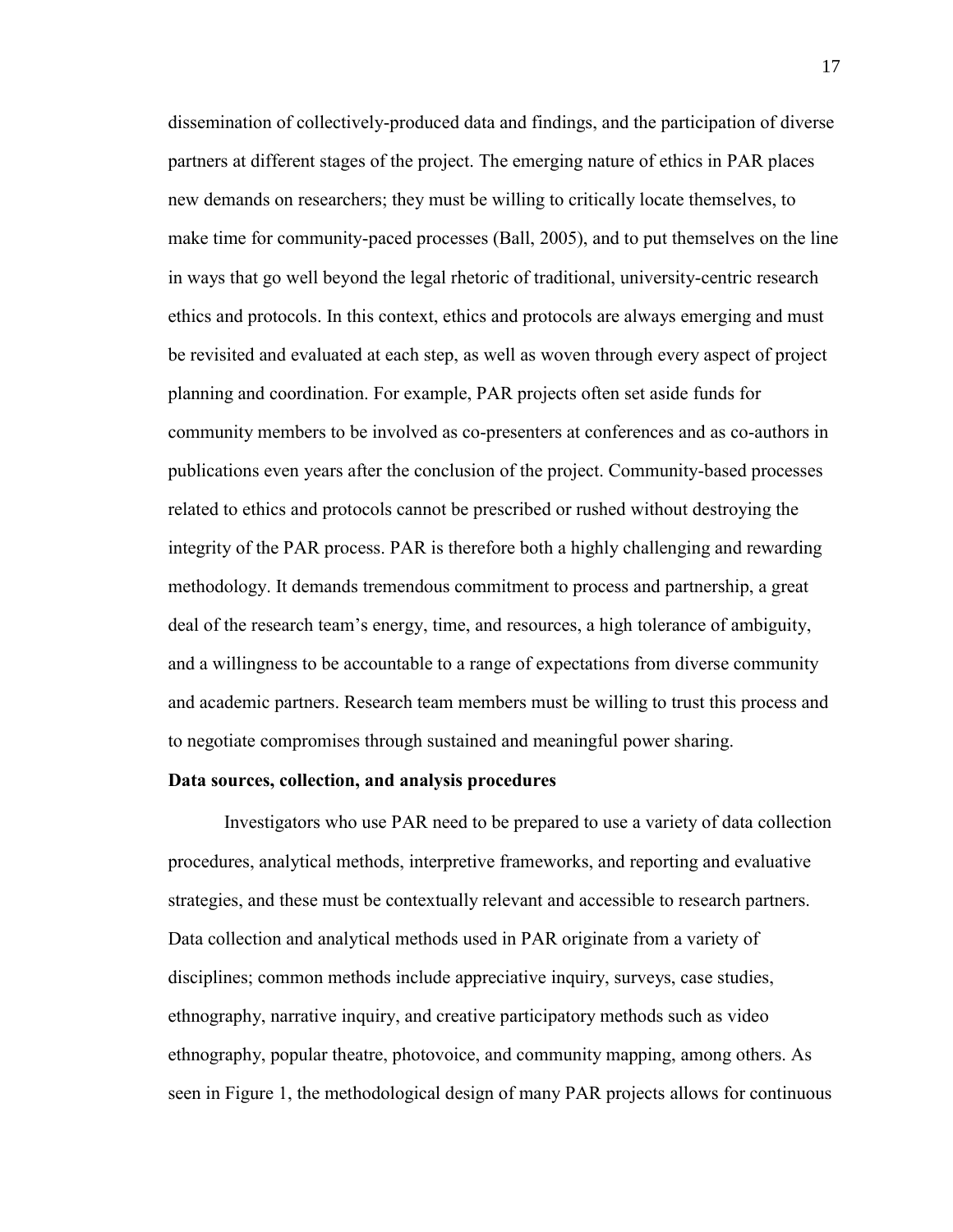data generation, gathering, interpretation, and theorizing through iterative cycles of ongoing collaborative processes.

The choice of PAR as an approach to investigation and social action does not constrain or prescribe any particular data collection procedures or the use of qualitative or quantitative data. What counts as relevant data (e.g., survey responses, process, stories, analytical conversations, art, scripts) is varied and context specific. Though collection of non-numerical data is more common than collection of numerical data in PAR, a research team may decide that, for purposes of the topic and the population involved, numerical data collected by means of a highly structured survey questionnaire or even a set of tests may be appropriate. Also, while verbal data may be obtained via interviews, a decision may be made to reduce those data by means of a coding scheme that yields quantifiable representations, such as frequency distributions of key themes that recur in interview data. Thus, data sources may include open-ended questionnaires, structured surveys, conversational interviews, narrative storytelling, videotapes, photojournalism, drawings and other art work, journals, emails, field notes, participant observations, administrative documents, program media, and other documents such as program planning, budget and evaluation records, secondary data sources such as archives, statistical data sets, and individual records, among many other possibilities. PAR research teams often pursue the goal of working towards more critical and complex self-representations than are found in existing theory or in the social status quo by using methodologies for counterstorytelling, including expressive arts, documentaries, popular theatre, ceremony, community organizing, social and policy advocacy, popular education, and political action (Brown & Rodriguez, 2009; Etherton, 2004; Lee & de Finney, 2005; Lykes, 2001a, 2001b; Tolman & Brydon-Miller, 2001; Tuck, 2009).

### **Analytical strategies**

The iterative nature of PAR incorporates a multiplicity of processes and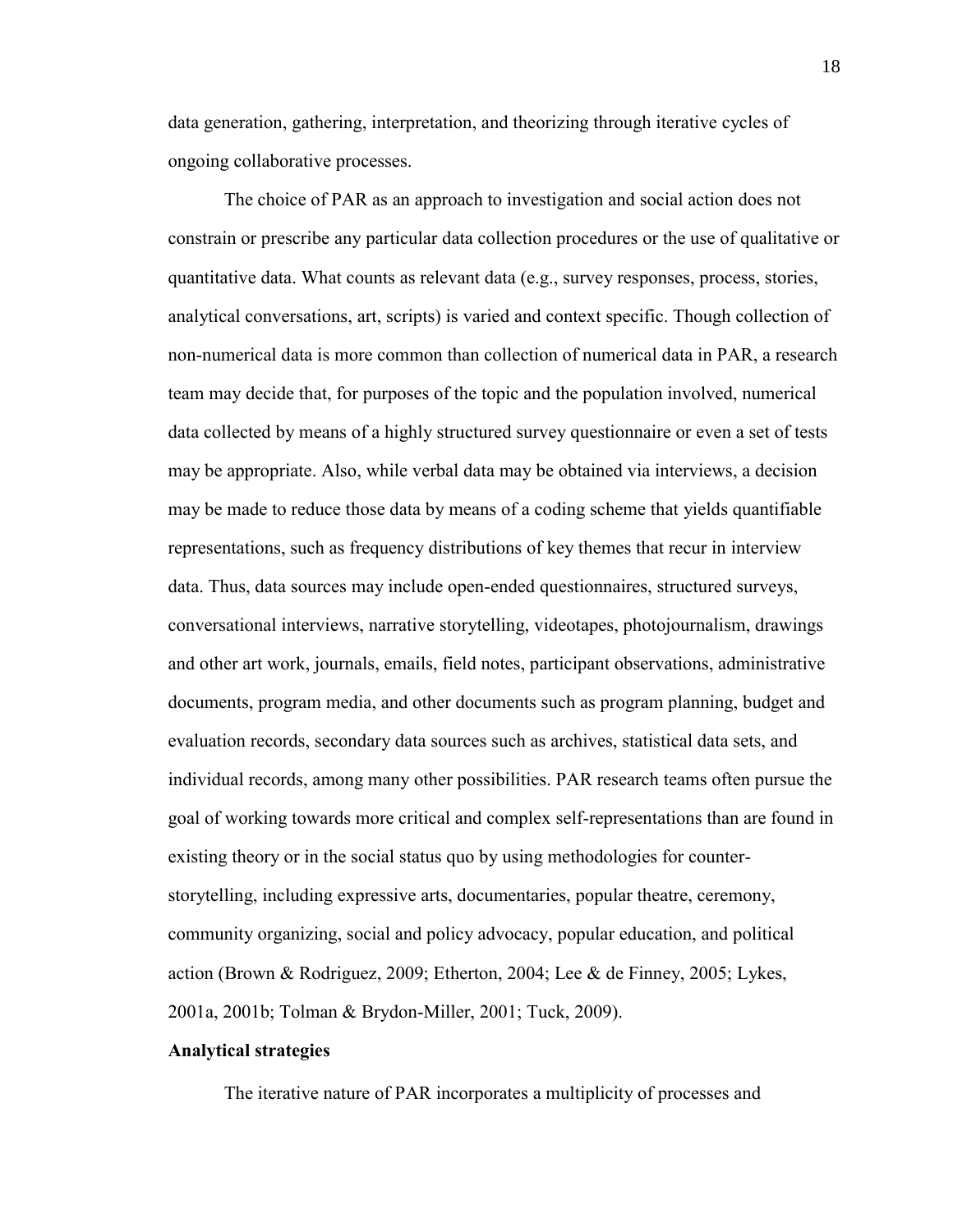contributions that lead to a wide array of possible data, interpretations, and actions (Creswell, 2002; Gaventa, 1988; Leonard, 2002). PAR's transformative power is made manifest through its unique analytical lens. PAR requires a critical analysis that challenges participants to question the social, political, and economic conditions that underlie the data collected. Otherwise, PAR remains a surface methodology, another form of storytelling that reifies the participants' experiences as objects of study (Stoudt, Fox, & Fine, 2012). Without comprehensive analytical strategies that expose historical lines of power, PAR can further entrench silences and reinstate itself as an objectifying research tool (Bennett, 2004; Tuck, 2009). In the case of PAR involving fathers, seeking to represent fathers as a homogenous group with a united voice and agenda would be counter to the principles of PAR: rather the aim is to deploy critical analytical tools to challenge normative, essentialized categories that maintain social inequities among different groups of fathers as well as prevailing stereotypes and assumptions about normative fatherhood. PAR has the potential to redress often taken-for-granted categories as unproblematic and natural and to politicize the discursive and material construction of fatherhood.

PAR requires facilitative and analytical tools that take into account the participant-researchers' particular social locations, as well as the nature and level of their engagement with inquiry and social action. The research team must evaluate which analytic tools will help to sharpen collaborative analysis of interlocking social formations and move emergent understandings beyond one-dimensional representations of the lives of the research participants and their communities. This aspect of a PAR project is both aided and complicated by the multitude of data sources that are often brought into play. The mixed methods of data collection in many PAR projects call for the research team to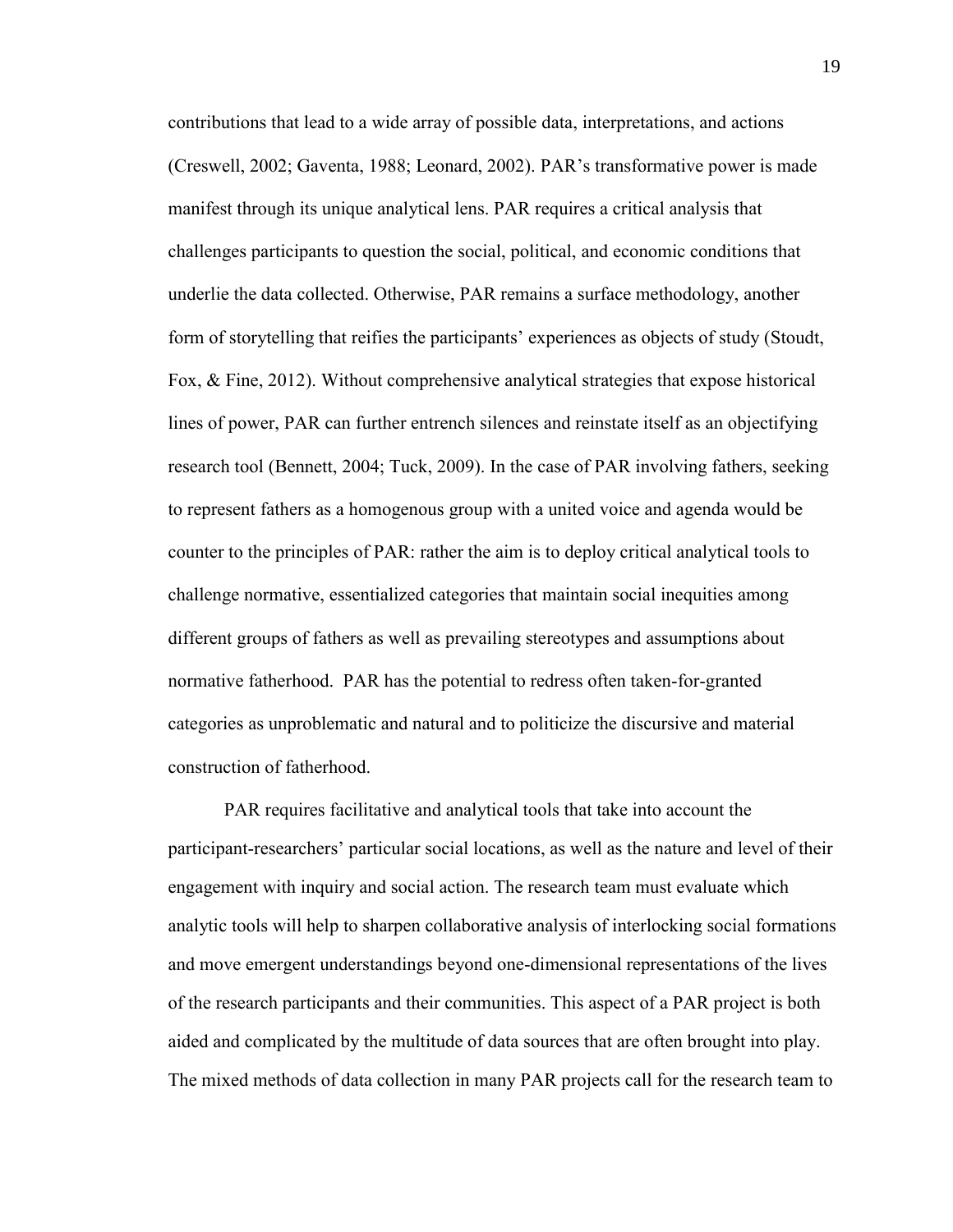create a hybrid analytic strategy that engages multiple layers of data. Some investigators innovate fluid, multi-method analytical tools to aid in critical and collaborative data interpretation (see, for example, Weis & Fine, 2004). Others borrow approaches from hermeneutic inquiry, grounded theory, phenomenology, appreciative inquiry, discourse analysis, thematic analysis and other qualitative analysis approaches that aim to organize copious textual or visual data and represent it in ways that capture participants' meanings and intentions, and set the ground for recommendations for education and action.

As co-researchers and co-participants, university investigators are accountable not only to their own goals for data interpretation and dissemination, but also to other team members, to the constituents whose interests the research is intended to represent and support, and to the community members with whom the research team has worked (Hagey, 1997; Naples, 2003). The interwoven layers of "answerability" in PAR studies create significant ethical and conceptual dilemmas, particularly for academic researchers. The requirement in academe to make individualized knowledge claims collides with the deeply held belief of many PAR investigators in the communal ownership of knowledge. These dilemmas may become particularly salient when academic researchers who engage in PAR are considered for peer review, tenure and promotion on the basis of collaboratively-developed and co-authored research products.

In addition to making these tensions visible with their research teams, university investigators must reconcile for themselves debates on data analysis within PAR, particularly those that relate to the validity of knowledge claims within communityuniversity co-generated projects. Unfortunately, due to their diverse nature, PAR frameworks offer few explicit guidelines for navigating the challenging inner workings of collective knowledge making. In fact, PAR methodologies provide a rather thin analytical structure for systematic and comprehensive data interpretation (Bradbury & Reason, 2003; Cook & Campbell, 1976; Kock, McQueen, & Scott, 2003; Ladson-Billings, 2000;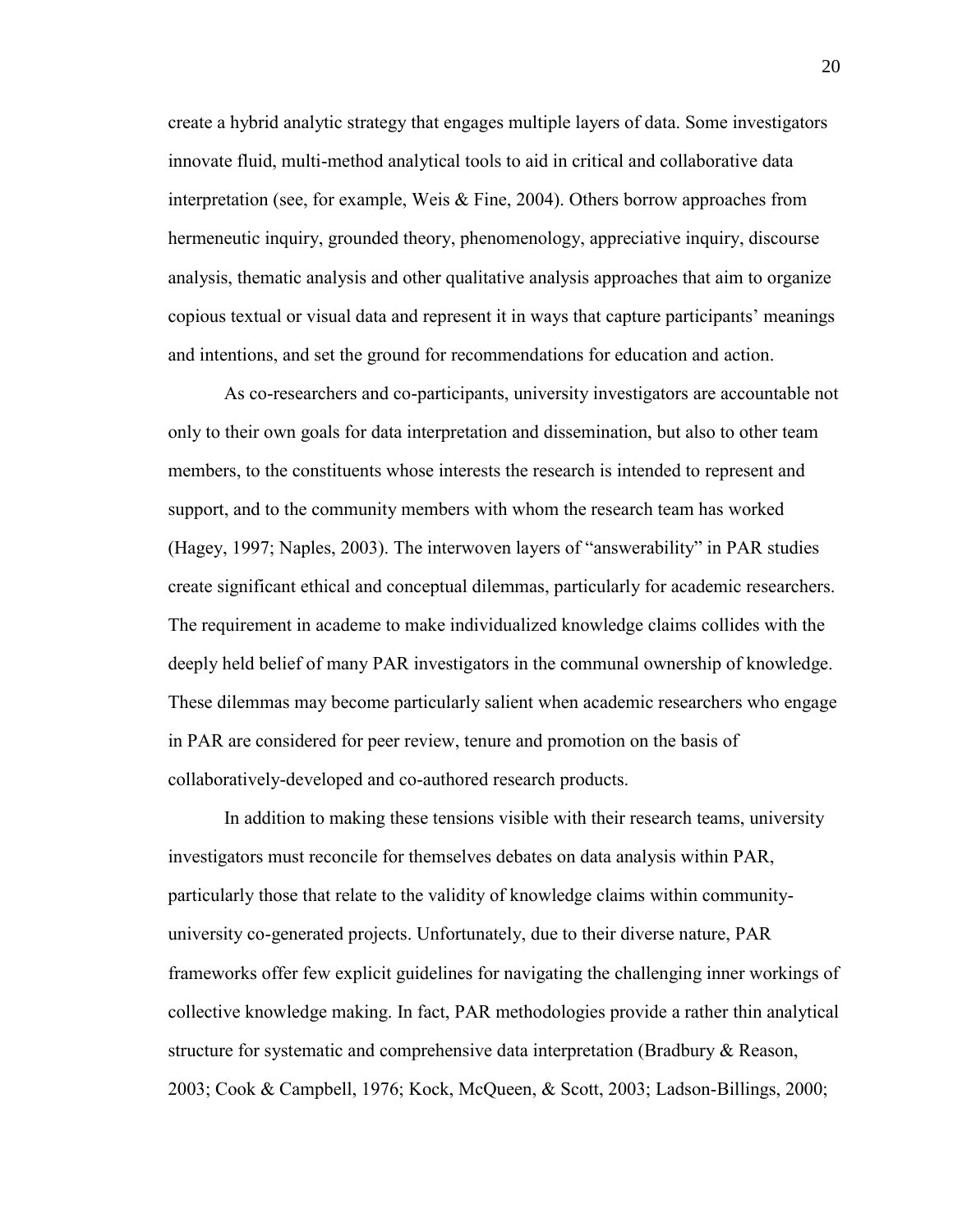Maguire, 2001). Since PAR researchers are committed to "opening up the private lives of participants to the public," it is ironic, as Constas (1992) argues, that PAR investigators' own methods of analysis "often remain private and unavailable for public inspection" (p.254).

Because PAR outcomes are shaped by communal knowledge and the coconstruction of praxis, prescriptive analytical procedures that objectify data as separate from the collaborative process fail to capture the most integral aspects of PAR (Guba  $\&$ Lincoln, 1994; Morawski, 2001; Park et al., 1993). As a result, PAR researchers are often criticized for overemphasizing the positive aspects of collective praxis-making while under-theorizing and obscuring salient dilemmas in data interpretation and the production of research-based knowledge. Research teams must ask themselves: How do we reconcile and adequately represent multiple interpretations within a research system that promotes individual claims to knowledge? What interpretive methods will reflect the coherence achieved between the research design and methodology, the researcher team's diverse epistemological and ontological locations, and our ideologies about social change? What kinds of interpretive processes have the capacity to produce concrete, relevant tools for the research partners and the development of their communities?

### **Verification and accountability**

To make data interpretation procedures more transparent in PAR, traditional notions of reliability and validity must be rethought; transparency and trustworthiness must be established through ongoing and flexible verification strategies. This requires a dynamic and recursive interpretive dialogue among many sources in an "interpretive community" (Fish, 1980; Tappan & Brown, 1992). In many PAR projects, reliability, trustworthiness, and authenticity of findings are established through a multi-pronged strategy that goes beyond the typical "data triangulation" of more traditional approaches. First, the collaborative analytical process is evaluated through persistent and rigorous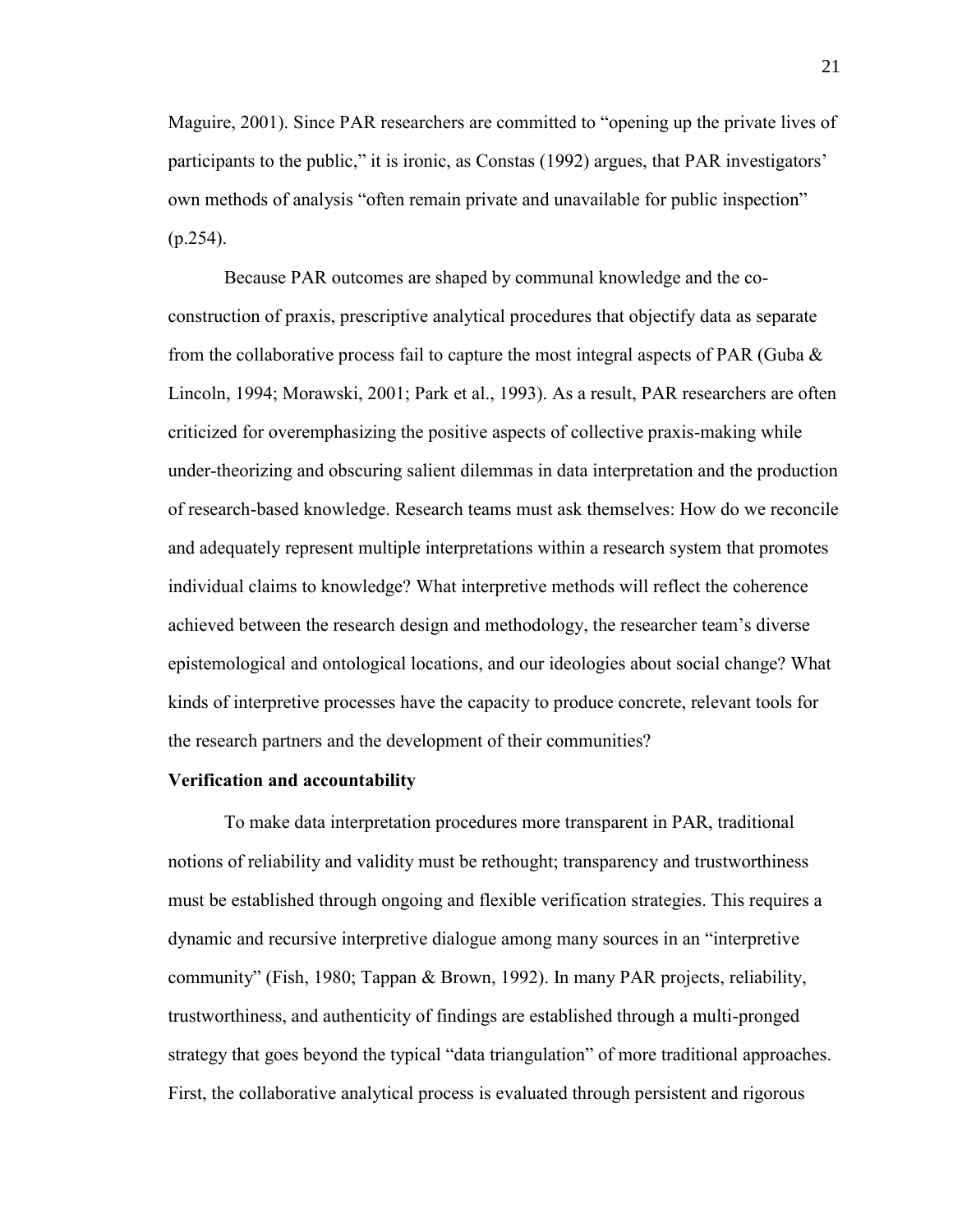member/community checking and consultation; responsiveness to emerging questions and tensions; adoption of a participatory and active analytical stance; and methodological coherence. Second, the process and outcomes themselves are transparently evaluated, including the level, quality, and impact of participants' engagement, and benefits to and effects on the community's capacity to address and act on identified social issues (Pretty & Chambers, 1995).

These measures, focusing as they do on both content and process, are intended to ensure that data analysis is multifaceted, based on multiple perspectives, grounded in intersubjectivity, and shared transparently. Because PAR involves transformational praxis, data analysis focuses not only on what is, but on "what is not … and what ought to be" (Martin-Baro, 1994, p.29). In stark contrast to the positivism that typifies traditional social science and health research, these qualities take precedence over the need to "control" the research process, thus destabilizing hegemonic constructions of validity and ownership of scientific knowledge.

The deliberately dynamic and generative nature of the interpretive phase of a PAR project contrasts with the dominant tendency to freeze analyses as a means of objectifying research findings and making declarative truth claims. This tentative hold on knowledge is, perhaps, congruent with the positioning of many investigators, like ourselves, who are attracted to PAR—interdisciplinary, "in-between" knowers, shaping knowledge by engaging with various sources of data and documentation, fields of study, interpretive communities, socio-political issues, and contexts of research and practice.

## **From micro- to macro-analysis**

As discussed earlier, while PAR often takes participants' personal experiences as a starting point, the research does not remain in the personal realm. Herr and Anderson (2005) note that PAR "challenges many of the premises of more traditional models of action research...[which tend] to concentrate on an individual or group level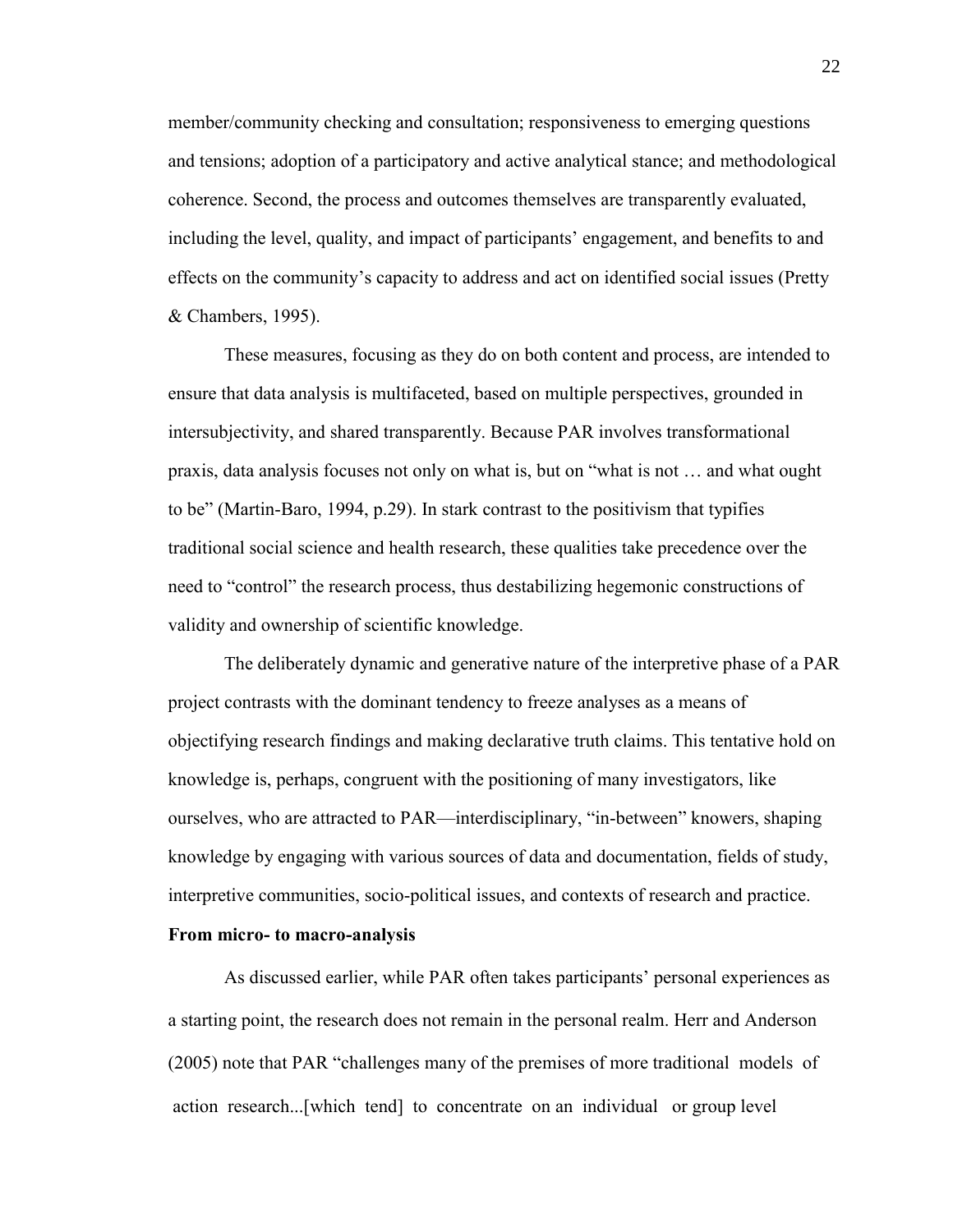analysis of problems, whereas participatory research, with its more emancipatory emphasis, tends to focus on a broader societal analysis. (p. 16)

At some point in the cycle of PAR praxis, participants move from exploring their individual circumstances and stories, to a critical collective analysis that sets the stage for action. At this juncture, participants develop their own theories and solutions to identified problems (Hall, 1975), thus moving beyond knowledge generation to concrete social transformation and praxis making. Taking on the roles of advocates and activists, PAR participants select and decide on actions. Outcomes reported for PAR projects are incredibly diverse and can include community forums, training opportunities, workshops, conferences, public media, resources for community members or service providers, documentaries, arts-based projects, meetings with policy makers, advocacy and educational campaigns, political lobbying, innovative policy or program development, proposals for follow-up research, or creation of a community or political organization.

Creating and mobilizing such strategies requires a research team to move beyond the boundaries of the project participants and their own political communities and into public consciousness. Most PAR projects aim to link micro-experiences of participants and their communities to an evolving macro-analysis that typically, and importantly, involves critical reflection on the sociopolitical, economic, and historical contexts of social inequity. To avoid the homogenizing and universalizing flatness and erasures that are frequently disappointing outcomes of traditional social science research, PAR teams must incorporate an analysis of the relations of power that exist within any community and provide strategic alternatives for change. In this regard, PAR projects often suffer limitations due to insufficient attention to the intersecting effects of ethnicity, race, language, sexuality, ability, class, gender, nationality, and age, among other factors, in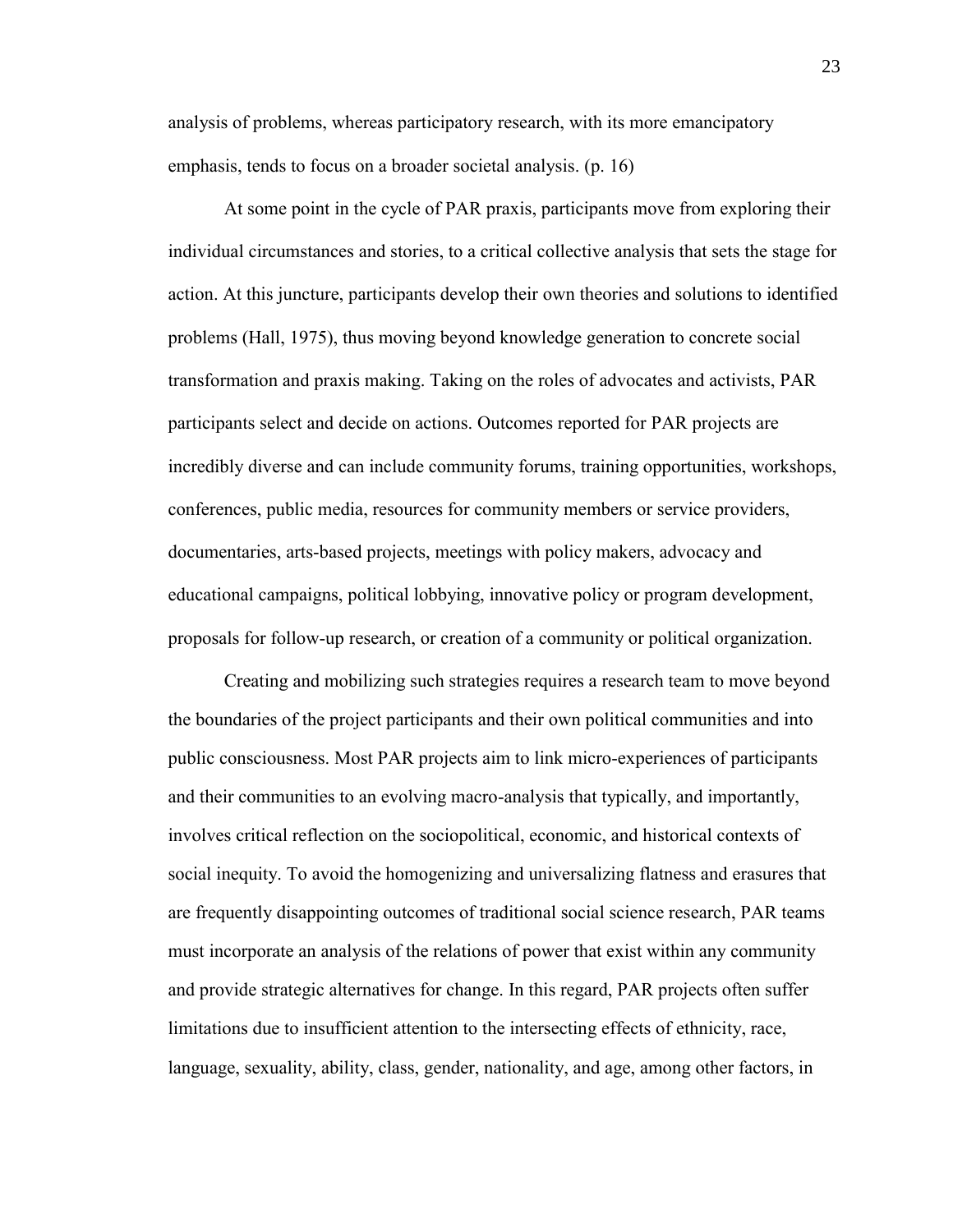shaping not only social conditions under investigation, but power dynamics within research teams themselves (Torre, Fine, Stoudt & Fox, 2012).

The capacity of a PAR project to produce useful and transformative knowledge ultimately depends on the much more elusive development of strategies for social change. It is in meeting this challenge that many PAR projects struggle and even collapse. The partnership-building, knowledge generation and collaborative analysis stages of PAR projects often drains participants of energy, time, and commitment and also often exhausts project resources in terms of time, funds, and institutional supports. Ideally, however, PAR results in a continuum of meaningful interventions and action for and by participants. These benefits are not immediate or guaranteed, however.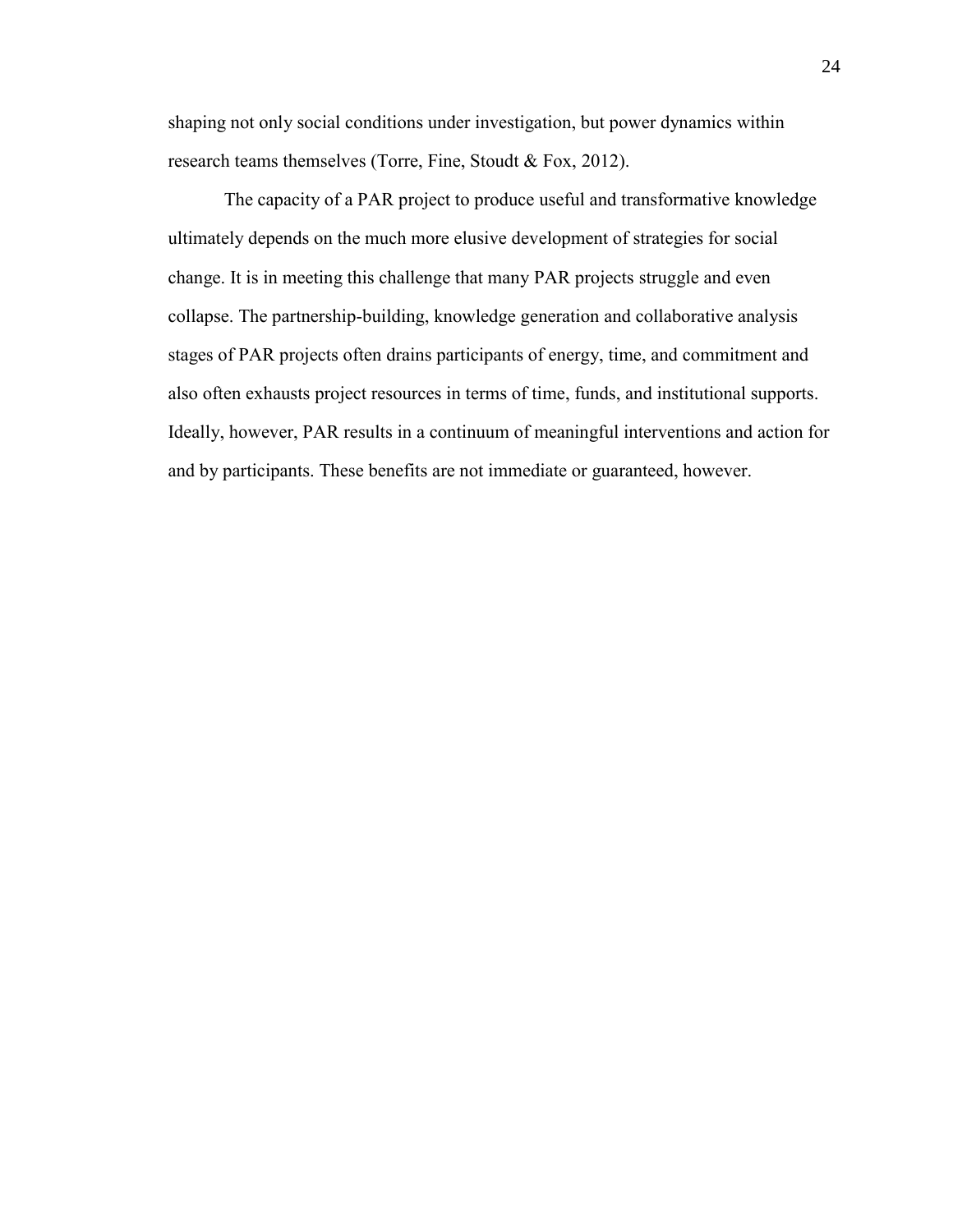#### **Tensions and Dilemmas in PAR**

While PAR is a promising approach for research on issues such as the experiences, needs, and goals of diverse populations of fathers, there are gaps and tensions in PAR as well. Conceptual, theoretical, and practical dilemmas almost always complicate easy assumptions about the applications and benefits of transformative community-based PAR. These complexities are due, in part, to tensions between core principles and practices of PAR and a social group's highly contextual history and concerns (Hall, 1992a). For instance, many PAR projects encounter difficulties negotiating engaged action research with an under resourced community network. Further, PAR is not an inherently transformative medium disassociated from existing power dynamics embedded in modes of research production. Indigenous, feminist, queer, and youth-centred theorists, among others, have rightly questioned claims to empowerment, democratic research, community participation, and equal access in studies that have employed PAR (Bennett, 2004; Smith, 1999; Tolman & Brydon-Miller, 2001). Strategies are needed for critical analysis that resonates with the participants' own goals for personal and social change and that offers them creative, flexible tools to foster engagement and action. For some academic investigators, their desire to bolster communities of interest and to make participatory claims may conflict with the onus to make visible their own collusion with dynamics of power in the practice of social research. Academic researchers' roles, and the ways in which they benefit from the knowledge and funding produced, often remain unquestioned, while few returns accrue to research participants.

Questions must also be raised about establishing equity in collaboration and building solidarity. Many PAR projects are founded on the implicit assumption that privileged, educated members of the dominant culture can, through the equalizing tenets of PAR, uncritically operate in solidarity with a vulnerable community. Some academic

25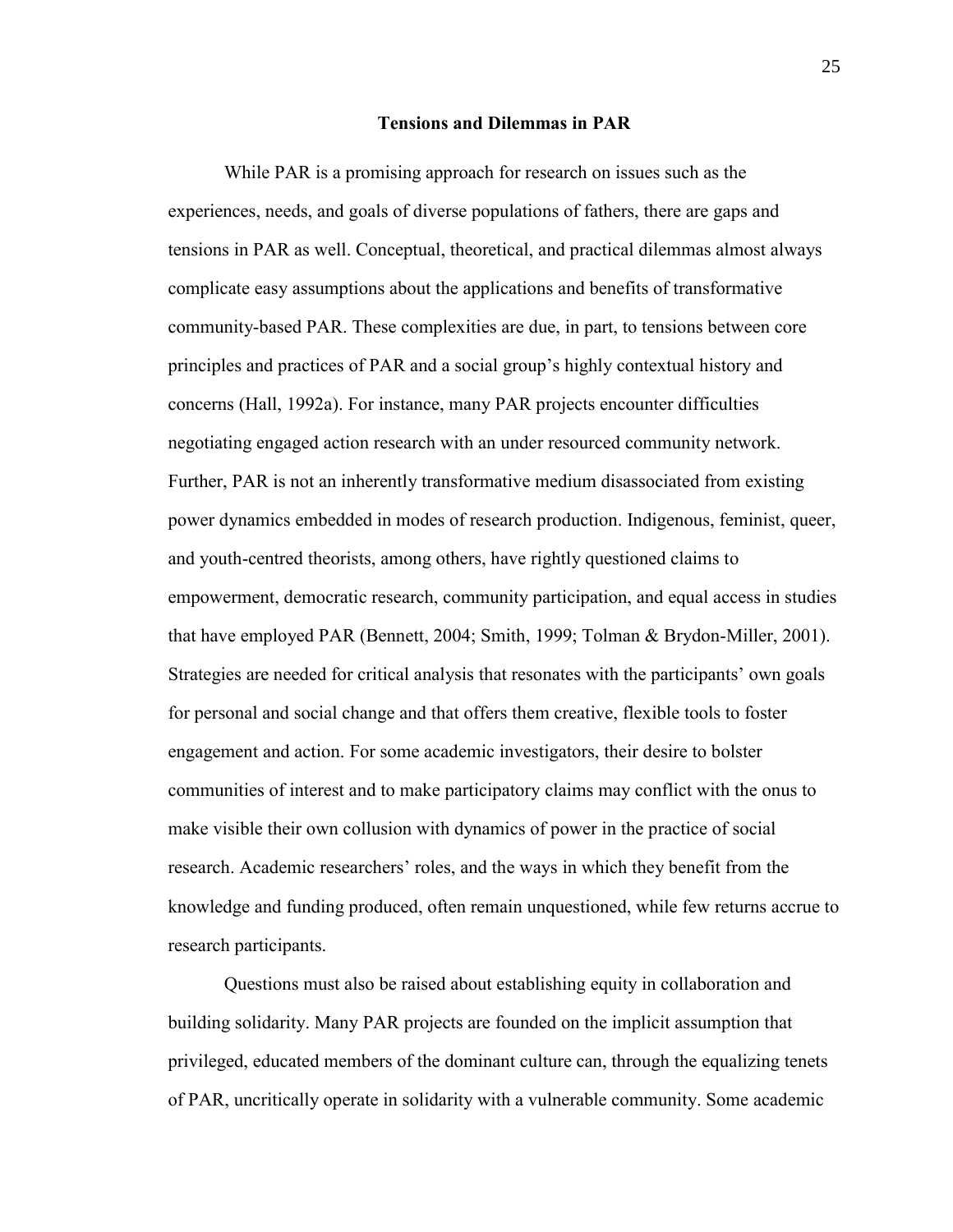researchers influenced by PAR have addressed the conundrum of participation by developing research models that straightforwardly acknowledge the elusiveness of building fully participatory community-university collaborations involving "vulnerable" populations. For instance, Reitsma-Street (2002) has developed a model for community action research (CAR) that provides a framework for undertaking action-oriented community-based research partnerships without making claims of comprehensive or sustainable participation by community members. Rather than glossing over these complexities and accepting the limitations of participation as inevitable, much can be learned from making them explicit and engaging as a research team in working through them (Fuentes, 2009; Sabo Flores, 2008; Ravitch, 1998). Indeed, efforts to address debates about appropriation, power, and participation are critical to the integrity of implementation of a PAR project and to creating the enabling conditions for the participatory research to have its intended effect of increasing civic engagement and social transformation.

## **Exclusions from PAR**

One important concern for father-related PAR is the lack of engagement of children and youth in PAR scholarship and practice. Because of its strong roots in adult education, PAR has historically focused on adults. The prevalence of adult-based research, education, and development programs in PAR has obscured the needs and realities of children and youth, who have often been seen as secondary, de facto beneficiaries of effective adult education and PAR, rather than as primary, decisionmaking participants.

Recently, however, child and youth participation has become a more important policy focus, resulting in a proliferation of PAR projects involving child/youth-adult partnerships (Cammarota & Fine, 2008; Sabo Flores, 2008). Many of these initiatives engage young people to utilize diverse PAR principles and practices to document social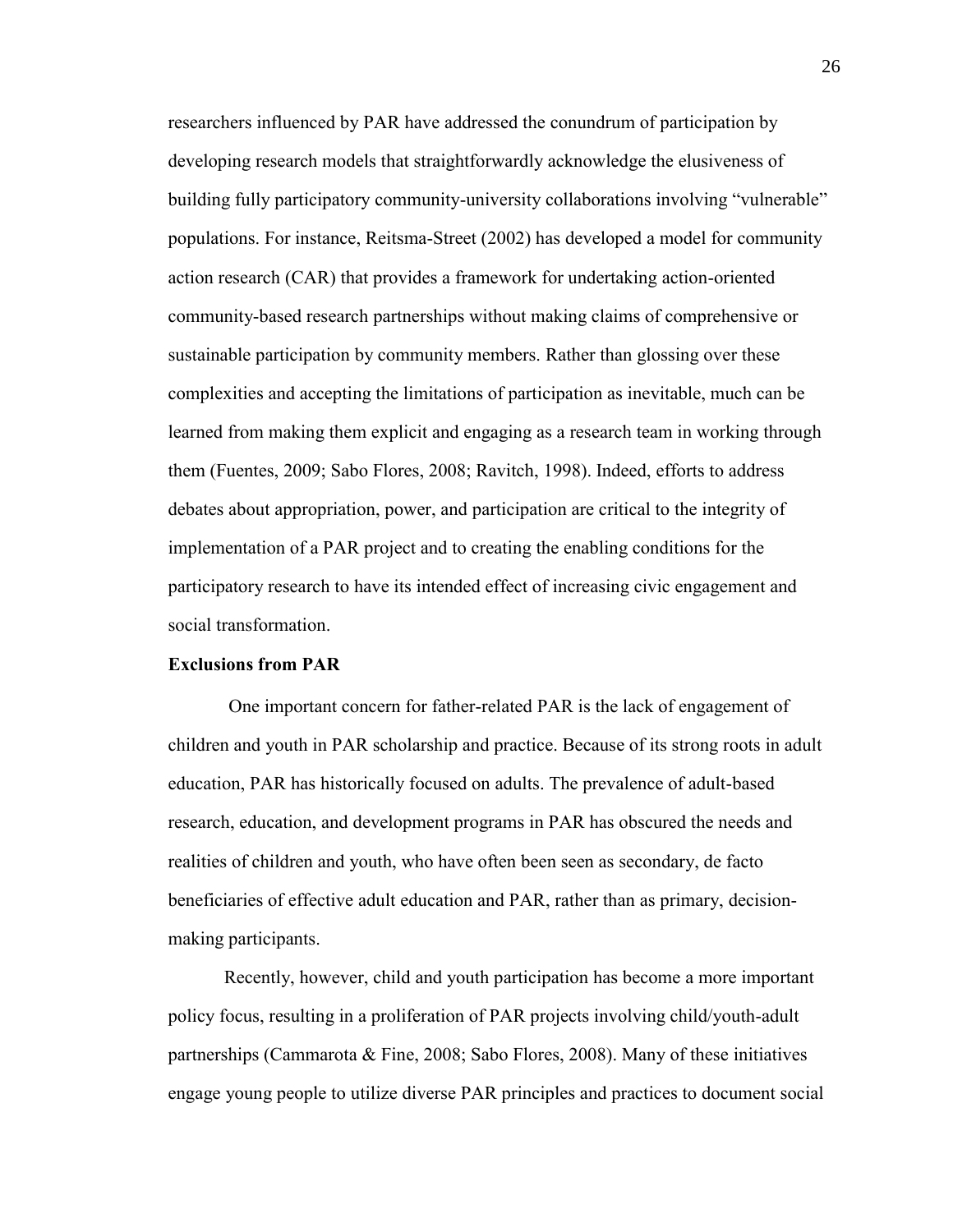issues and intervene in social problems in their lives (Berg, Owens, & Schensul, 2002; Cahill, Arenas, Contreras, et al., 2004; Fine, Torre, Burns, et al., 2007; Morgan, Pacheco, Rodriguez, et al., 2004; Sydio, Schensul, et al., 2000). Some PAR project with youth focus primarily on understanding the experiences of youth (Strack, Magill, & McDonagh, 2004; Zeller-Berkman, 2007). Unfortunately, multiple barriers may impede implementation of these partnerships, and young participants frequently debate the extent to which PAR methods and practices that involve them are wholly participatory or collaborative. In many research projects that tout a participatory approach, homogeneous notions of 'child participation' and 'youth leadership' obscure age, gender, class, and racialized dynamics. Legal and social issues about informed consent, full participation, and access to funding and research resources compound these barriers.

In the field of father involvement research, the perspectives of boys on topics such as sexuality, contraception, anticipation of fatherhood, and – for some – becoming a teen father, are sorely lacking (Ball, 2008). Also lacking are studies involving children and youth discussing their constructions of gender roles in relation to parenting, their experiences of their own fathers and mothers, the meaning and significance of father involvement in their own lives, and their needs and goals for understanding fatherhood. Several well-documented PAR projects carried out across the world illustrate the potential of PAR for engaging young people in using creative research methods (Barker & Weller, 2003; Backett & Alexander, 1991; Loiselle, de Finney, Khanna & Corcoran, 2012; Cammarota & Fine, 2008). For example, children in Lahore and Nepal used video projections of street life as a backdrop to their theatre production about street children, which they used to lobby local government (Etherton, 2004). Turner (1982) documented a Zimbabwean project where children transformed art and natural materials such as stones and sand to map a project for child-focused social change in their communities. An educational PAR project in an American school engaged boys in exploring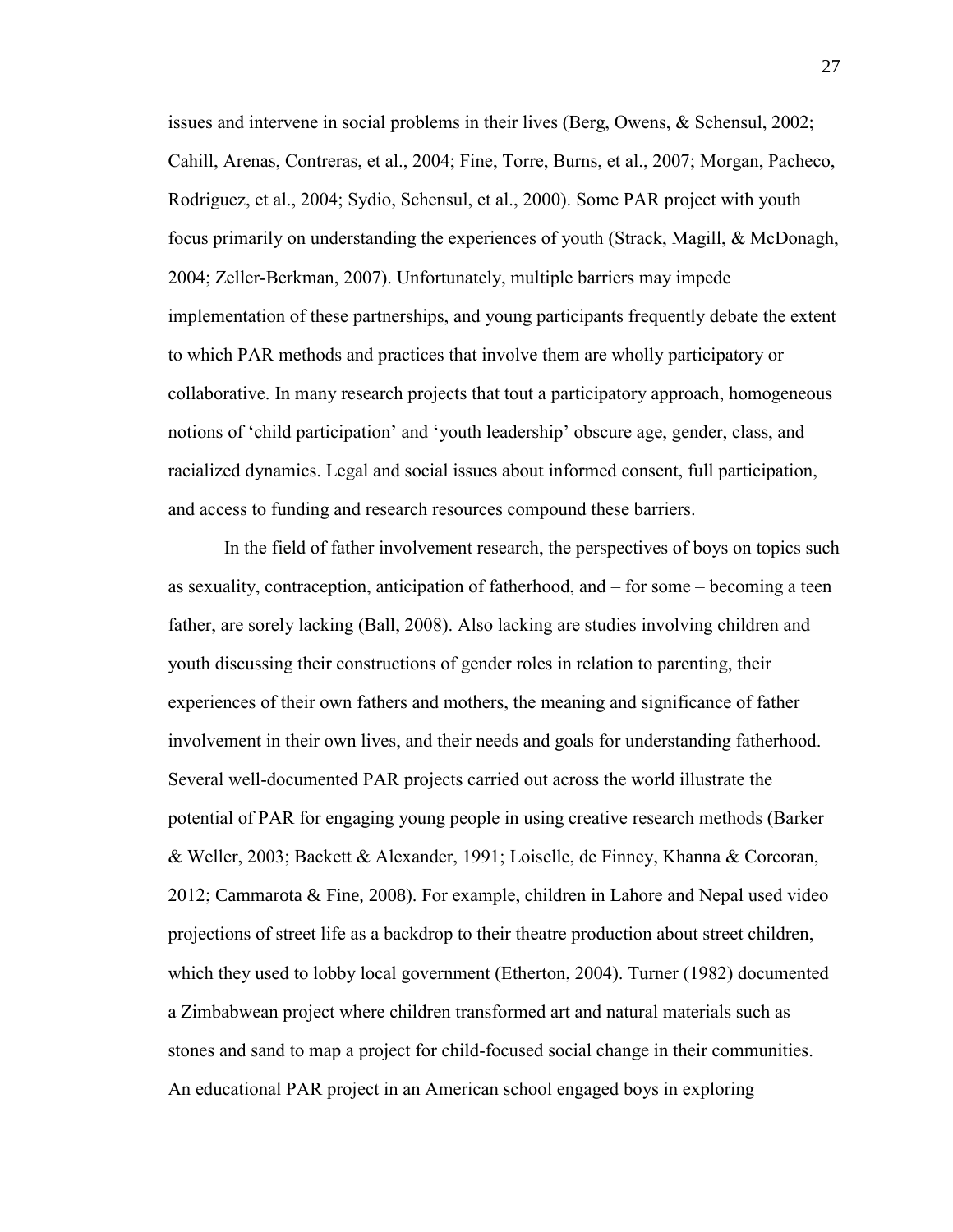constructions of violence and masculinity (Stoudt, n.d.). In Canada, Sanford and Madill (2008) have responded to boys' insistence on playing active roles in their research on their use of videogame playing as an alternative literacy activity, creative enterprise, and elaboration of masculine identities through virtual social engagement. These examples suggest various ways that young people might be engaged in exploring father-related issues through methods that are age- and context-appropriate. Child- and youth- friendly PAR methodologies would also provide rich opportunities for inter-generational PAR projects where children/youth might work with fathers and perhaps other family members to explore fatherhood-related topics from their unique perspectives. Such intergenerational participatory studies might provide useful models for inter-generational programming and policy innovations involving fathers and their children.

#### **Tokenism and appropriation in PAR**

Limitations related to funding, scope and depth of analysis, structural constraints, and sustainability are important considerations for projects employing PAR (Israel, Eng, Schulz, & Parker, 2012; Kesby, Kindon & Pain, 2009). When a PAR process fails to engage with structural and material barriers to full participation, abstract and potentially tokenistic notions of participation and transformation become problematic. Hall recognized early on the potentially manipulative role that third parties (e.g., funding and sponsoring agencies or government officials, for example) can play in influencing research goals, processes, and outcomes:

> It would be an error to assume that naive or uncontrolled use of participatory research results in strengthening the power of the powerless, for experience has shown that power [under PAR methods] can easily accrue in those already in control. (Hall, 1981, in Bennett, 2004, p.22)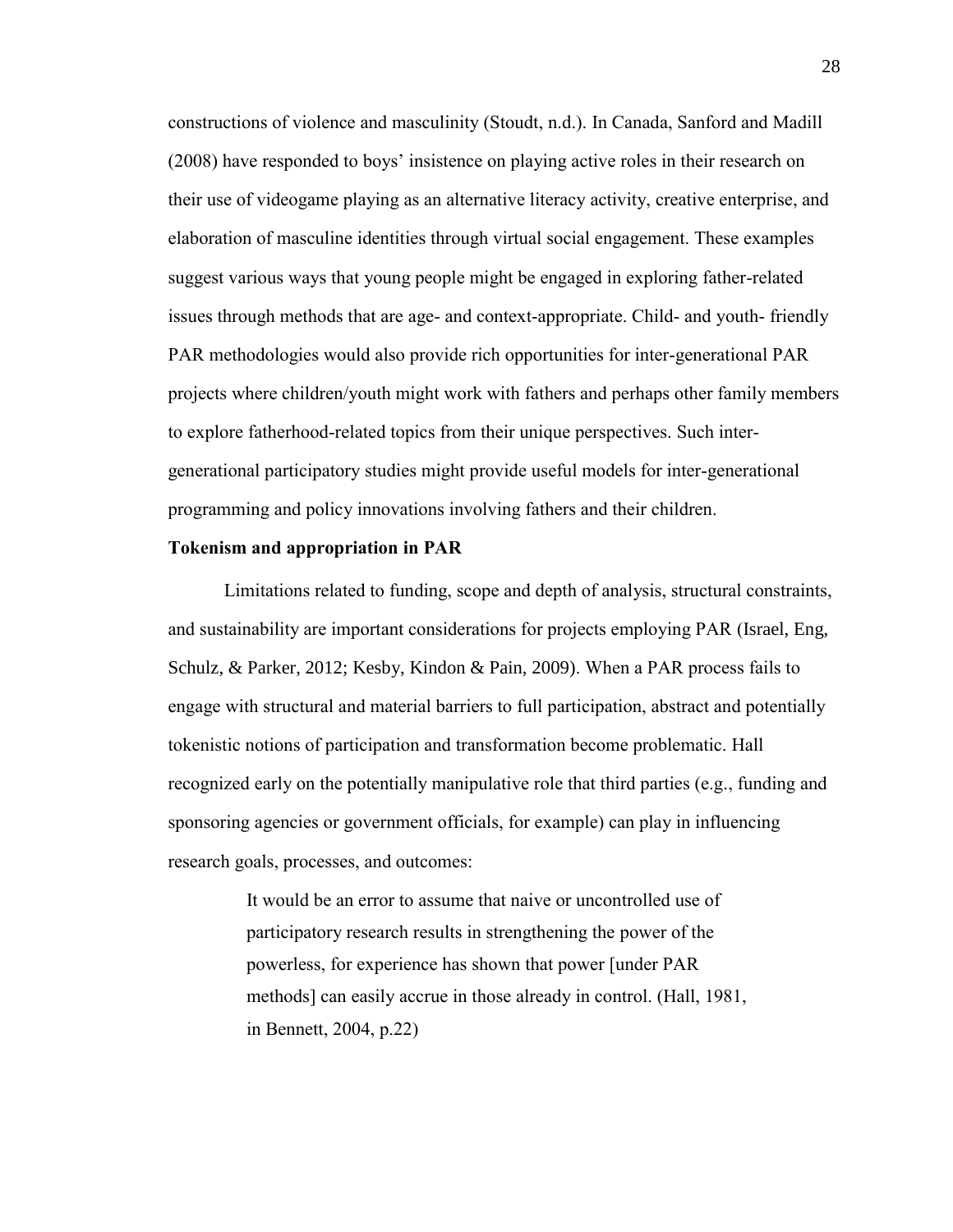Many researchers impose an institutionally sanctioned model of PAR that does not necessarily represent research participants' models of knowledge production or social change, thus making research an imperialistic tool (Lykes, 2001b; Smith, 1999). Potentially manipulative or exploitative research partnerships may be instituted under the tokenistic guise of the 'best interest' of communities. Ostensibly participatory community research projects may actually impose and expand a hidden agenda of government objectives, policies, and procedures that serve to regulate social groups – especially marginalized and vulnerable groups (McTaggart, 1997). PAR then becomes a coercive instrument promoting pre-determined outcomes rather than the self-identified needs and goals of the research participants (Bennett, 2004; Hall 1981; Hondagneu-Sotelo, 1993).

PAR concepts and terminologies become entwined in exploitative research practices when oft-used concepts such as 'vulnerable,' 'leadership,' 'voice,' and 'community' collapse important hierarchies of age, gender, sexuality, ethnicity, religion, language, class, citizenship, and ability. The presumed homogeneity of a population such as 'fathers' or a 'community' such as 'gay fathers,' 'Indigenous fathers,' or 'incarcerated fathers' minimizes the power differences that exist within any group and limits opportunities to explore how PAR itself can reproduce lines of power, essentialism and exclusion within and across communities. PAR researchers must seriously consider critical questions about the degree, quality, and nature of participation in a PAR project who is included and excluded, who becomes engaged and takes on leadership positions and how, who leaves the project, who will be involved in evaluating the project, and what concrete outcomes stem from these processes. Given that economic and political power typically flow outside of the realms of influence of populations living in contexts of social exclusion, it is important to consider the extent to which they can become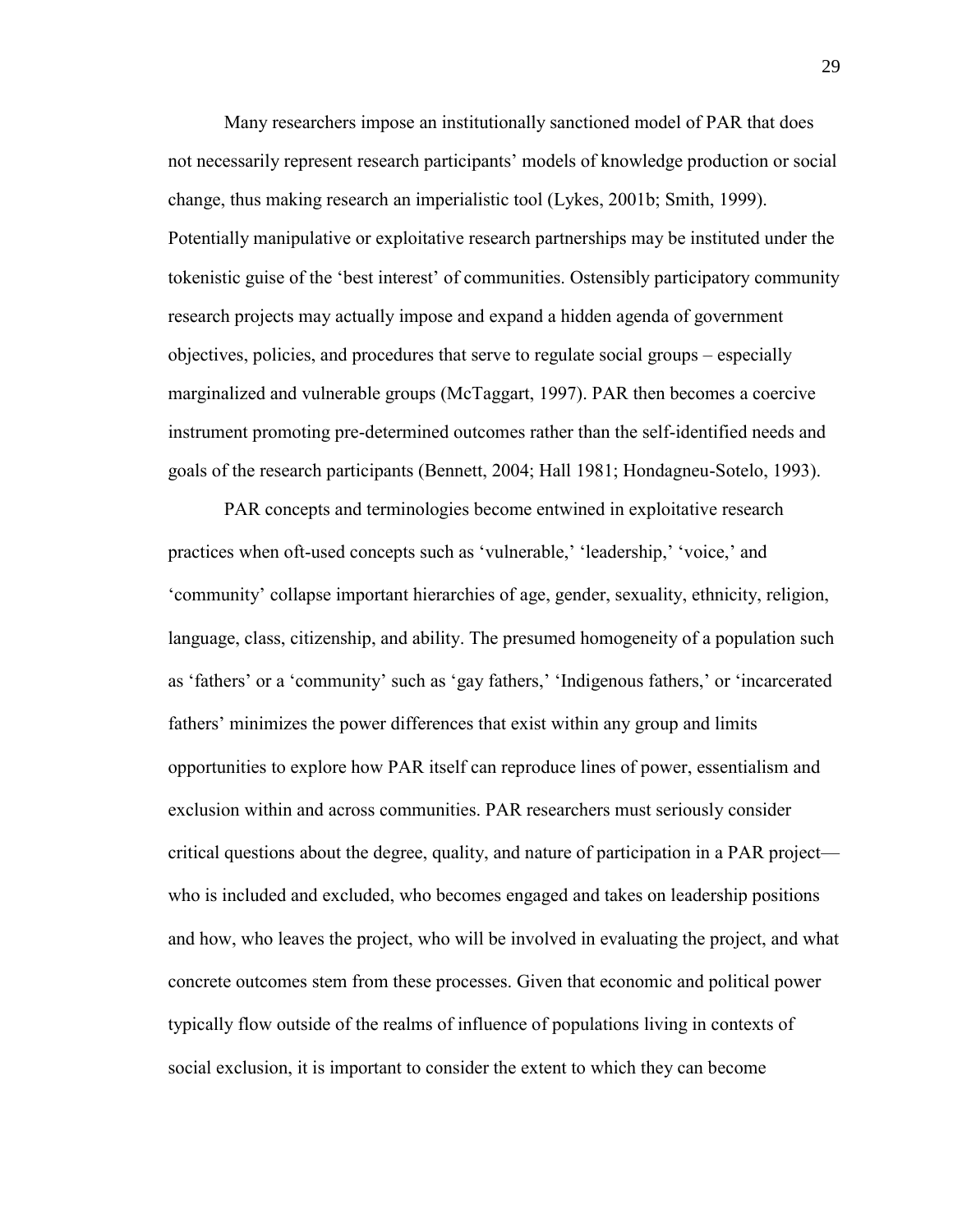empowered and/or transformed by a research process—and to what extent critical awareness and politicization in and of themselves can transform structural and material conditions.

For community members to be truly involved in PAR, they must be directly involved in translating their experiences into meaningful knowledge—inside and outside academic contexts—with concrete implications for multiple levels of change, from solidarity, community building and innovative storytelling, to policy, programming, and institutional change. These are methodological issues that must be carefully considered in order to harness the potential of PAR findings to facilitate, support, and reinforce positive social change. When co-researchers are engaged fully in research that is motivated by their self-identified needs for action and change and carried out in ways that are perceived by them as congruent and potentially effective for achieving the transformations they envision, then a PAR project finds its stride. Conscientization, networking, empowerment, and critical sociopolitical analyses of the web of factors creating barriers and opportunities to achieving desired personal and social transformations are, in themselves, enabling conditions for production of new knowledge and for an emerging social agency and informed social change agenda. Partnerships and solidarity among participant-researchers and their constituent social and political communities can provide the momentum needed to enter the social arena with meaningful action for social transformation.

## **Conclusion**

In this chapter we have described PAR's promise as a broad methodological framework that can inform theoretical, policy, and practice debates in child and youth care, parenting education and support, child welfare, child health, family services, and understandings of men, masculinities, gender norms and roles, and fatherhood. Rather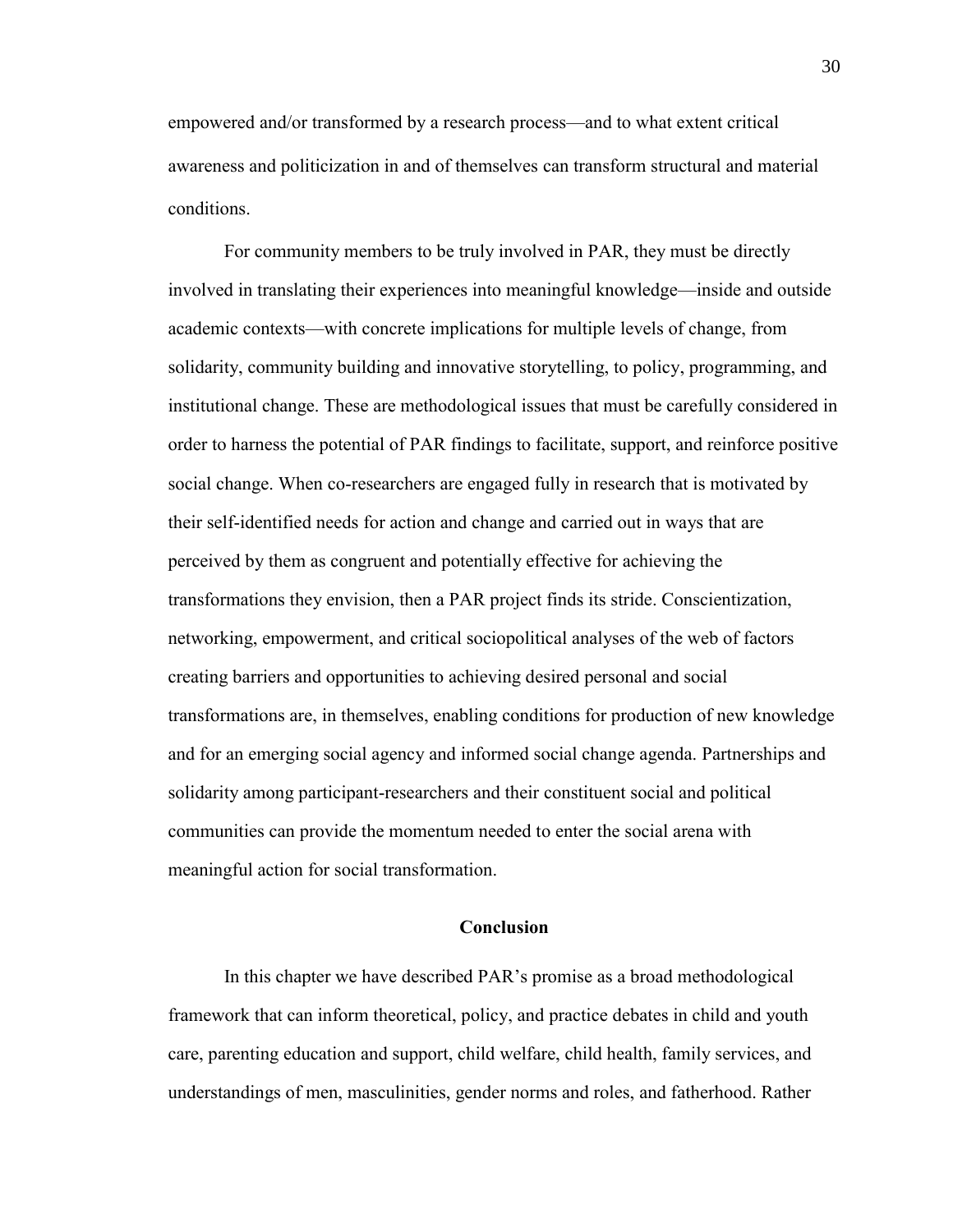than presenting PAR as a prescribed set of procedures, we have highlighted PAR's flexibility as a methodological framework that values engagement to build social capital, consolidate social movements, and advocate for policy, research, programming, and social change. Despite its gaps and tensions, PAR's overarching principles collaboration between university and community partners, meaningful participation of low-visibility or marginalized groups, critical consciousness about social problems, and community-driven social change—provide a framework within which the enabling conditions for social transformation can be nurtured.

As growing numbers of children in Canada are being raised in lone-motherheaded households, several federal and provincial agencies, community organizations, and fathers' groups have acknowledged fathers' relative invisibility in public policies and programs intended to support child and family well-being. Calls for research as a first step to identify social and policy reforms needed to support their engagement has led to a growing literature on the effects of positive father involvement on children, families, communities, and fathers themselves. . PAR can be a useful way for fathers, family members, parenting groups, and community organizations to collaborate with researchers to deepen and broaden understandings of fathers' experiences, needs, and goals in regards to developing and sustaining positive involvement with their children across varied conditions and changing circumstances. PAR methods of raising awareness, strengthening communities of praxis, and building solidarity to stimulate social transformation offer a set of strategies for engaging diverse voices, including those of boys and men, in making their experiences more visible, addressing dilemmas they face as fathers and prospective fathers, and working toward civic actions to redress the status quo and create awareness about their needs for policy, knowledge and practice reforms.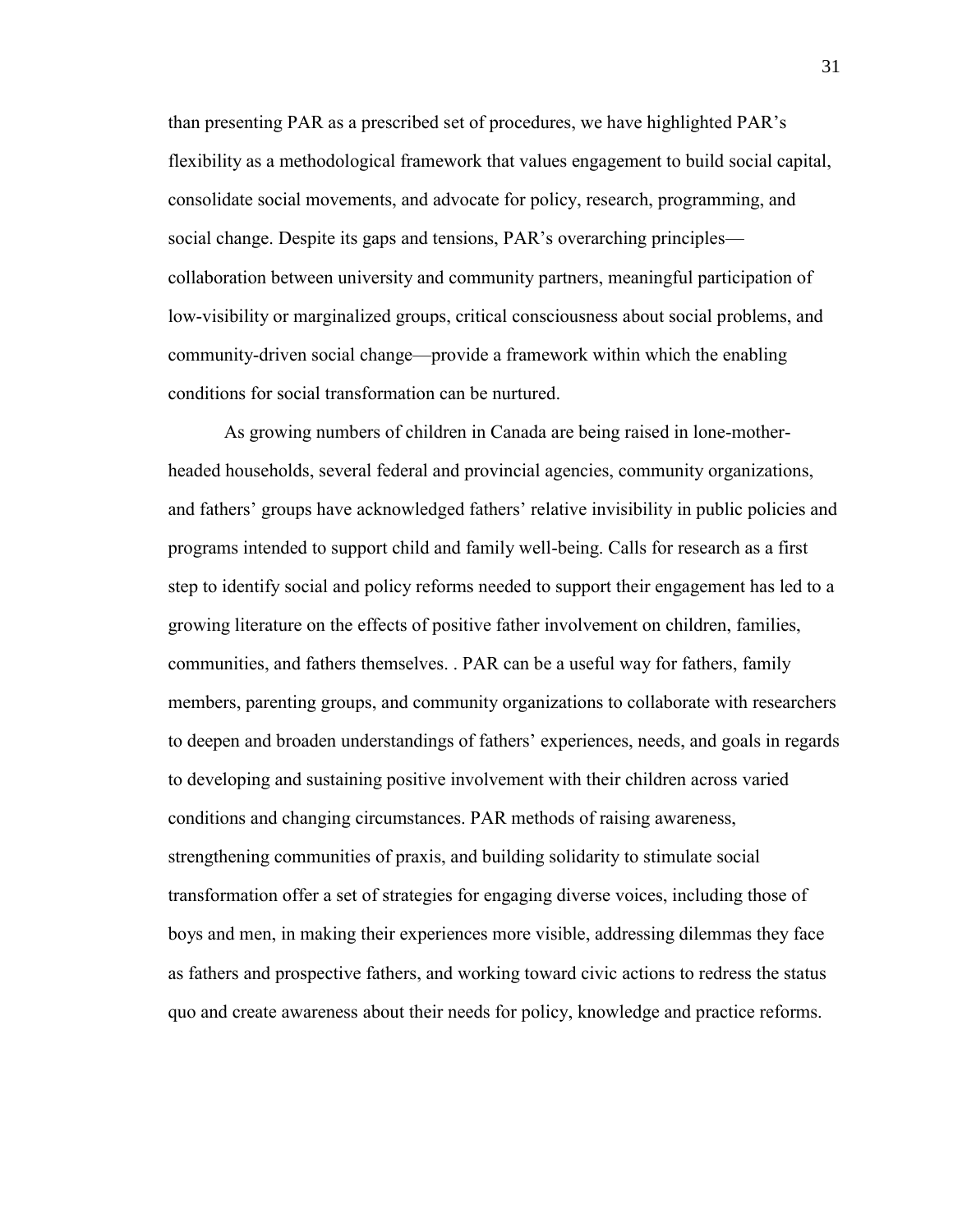### **References**

- Allen, S., Daly, K., & Ball, J. (2012). Fathers make a difference in their children's lives: A review of the research evidence. In J. Ball & K. Daly, (Eds.). *Father involvement in Canada: Diversity, renewal, and transformation* (pp. 50-88). Vancouver: UBC Press.
- Backett, K., & Alexander, H. (1991). Talking to young children about health: Methods and findings. *Health Education Journal, 50*(1), 34-38.
- Ball, J. (2005). *"Nothing about us without us:"* Restorative research partnerships involving Indigenous children and communities in Canada. In A. Farrell (Ed.), *Exploring ethical research with children (pp. 81-96).* Open University Press/McGraw-Hill Education.
- Ball, J. (2008). Policies and practice reforms to promote positive transitions to fatherhood among Aboriginal young men. *Horizons, 10 (1). 52–56.* (Invited contribution)
- Ball, J. (2009). Fathering in the shadows: Indigenous fathers and Canada's colonial legacies. *The Annals of the American Academy of Political and Social Science, 624* (July), 29-48.
- Ball, J. (2010). Indigenous fathers reconstituting circles of care. *American Journal of Community Psychology: Special Issue on Men, Masculinity, Wellness, Health and Social Justice – Community-based Approaches.* DOI 10.1007/s10464-009-9293-1
- Ball, J., & George, R. (2007). Policies and practices affecting Aboriginal fathers' involvement with their children. In J. White, S. Wingert, D. Beavon, & P. Maxim (Eds.). *Aboriginal Policy Research: Moving forward, making a difference* (pp. 123-144). Ottawa: Thompson Educational Publishing.
- Ball, J., & Havassy, B.E. (1984). A survey of the problems and needs of homeless consumers of acute psychiatric services. *Journal of Hospital and Community Psychiatry, 35*(9), 917-921.
- Ball, J. & Janyst, P. (2008). Enacting research ethics in partnerships with Indigenous communities in Canada: "Do it in a good way." *Journal of Empirical Research on Human Research Ethics. 3* (2), 33-51.
- [Ball, J., Moselle, K., & Pedersen, S. \(2007\).](http://www.ecdip.org/docs/pdf/PH%20FI%20Final%20Full%20Report.pdf) *Father's involvement as a determinant of child health.* [Ottawa: Public Health Agency of Canada, Population Health Branch.](http://www.ecdip.org/docs/pdf/PH%20FI%20Final%20Full%20Report.pdf) Retrieved from: <http://www.ecdip.org/reports>
- Barker, J., & Weller, S. (2003). "Is it fun?" Developing children centred research methods. *International Journal of Sociology and Social Policy, 23*(1), 33-58.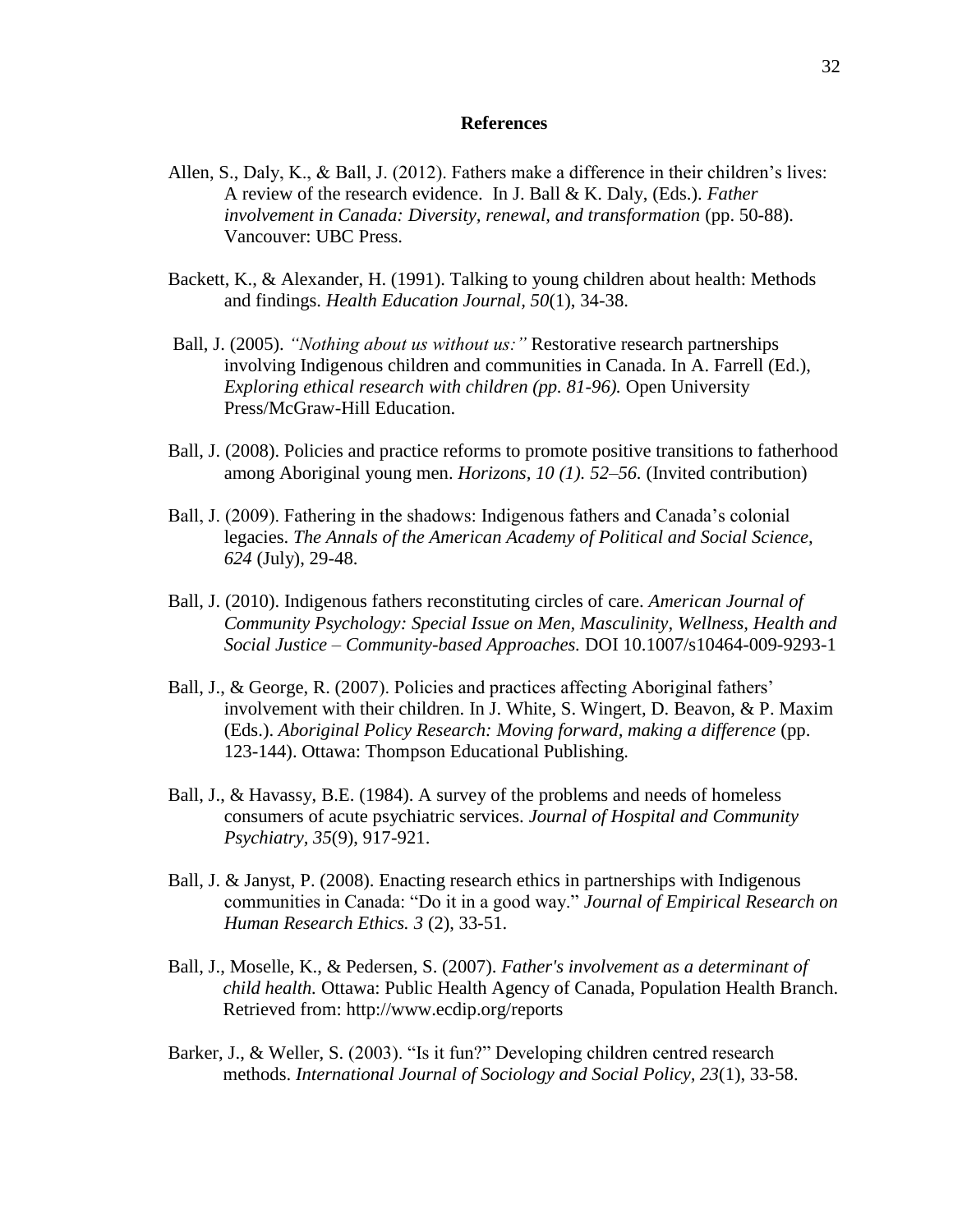- Beaton, J., Nicholas, D., McNeill, T., & Wenger, L. (2012). The experiences of fathers of a child with a chronic health condition: Caregiving experiences and potential support interventions. In J. Ball & K. Daly, (Eds.). *Father involvement in Canada: Diversity, renewal, and transformation* (pp. 190-204). Vancouver: UBC Press.
- Bell, L. (2009). Who's your daddy? Reflections on masculinity in butch-parented sons. In R. Epstein (Ed.). *Who's your daddy? And other writings on queer parenting.* (pp. 360-362). Toronto: Sumach Press.
- Bennett, M. (2004). A review of literature on the benefits and drawbacks of participatory action research. *First Peoples Child & Family Review, 1*(1), 19-32. Retrieved from: http://www.fncfcs.com/pubs/vol1num1toc.html
- Berg, M., Owens, D. C., & Schensul, J. J. (2002). Participatory action research, servicelearning and community youth development. *Community Youth Development, 3*(2), 20-25.
- Bowes, A. (1996, March 29). *Evaluating an empowering research strategy: Reflections on action research with South Asian women*. Sociological Research Online. Retrieved July 10, 2004, from Sociological Research Online.
- Bradbury, H., & Reason, P. (2003). Issues and choice points for improving the quality of action research. In M. Minkler & N. Wallerstein (Eds.), *Community-based participatory research for health* (pp. 121- 132). San Francisco: Jossey-Bass.
- Broughton, T.L, & Rogers, H. (2007). Introduction: The empire of the father. In T.L. Broughton & H. Rogers (Eds.), *Gender and fatherhood in the nineteenth century. (*pp. 1-42). New York, NY: Palgrave Macmillan.
- Cahill, C., Arenas, E., Contreras, J., Na, J., Rios-Moore, I., & Threatts, T. (2004). Speaking back: Voices of young urban womyn of color using participatory action research to challenge and complicate representations of young women. In A. Harris (Ed.), *All about the girl: Culture, power and identity* (pp. 231-242). New York, NY: Routledge.
- Cahill, C. (2007). Repositioning ethical commitments: Participatory action research as relational praxis of social change. *ACME: An International E-Journal for Critical Geographies, 6*(3), 360-373.
- Cahill, C., Rios-Moore, I., & Threatts, T. (2008). Different eyes/open eyes: Communitybased participatory action research. In J. Cammarota, & M. Fine (Eds.), *Revolutionizing education: Youth participatory action research in motion* (pp. 89- 124). New York, NY: Routledge.
- Cammarota, J., & Fine, M. (Eds.). (2008). *Revolutionizing education: Youth participatory action research in motion.* New York, NY: Routledge.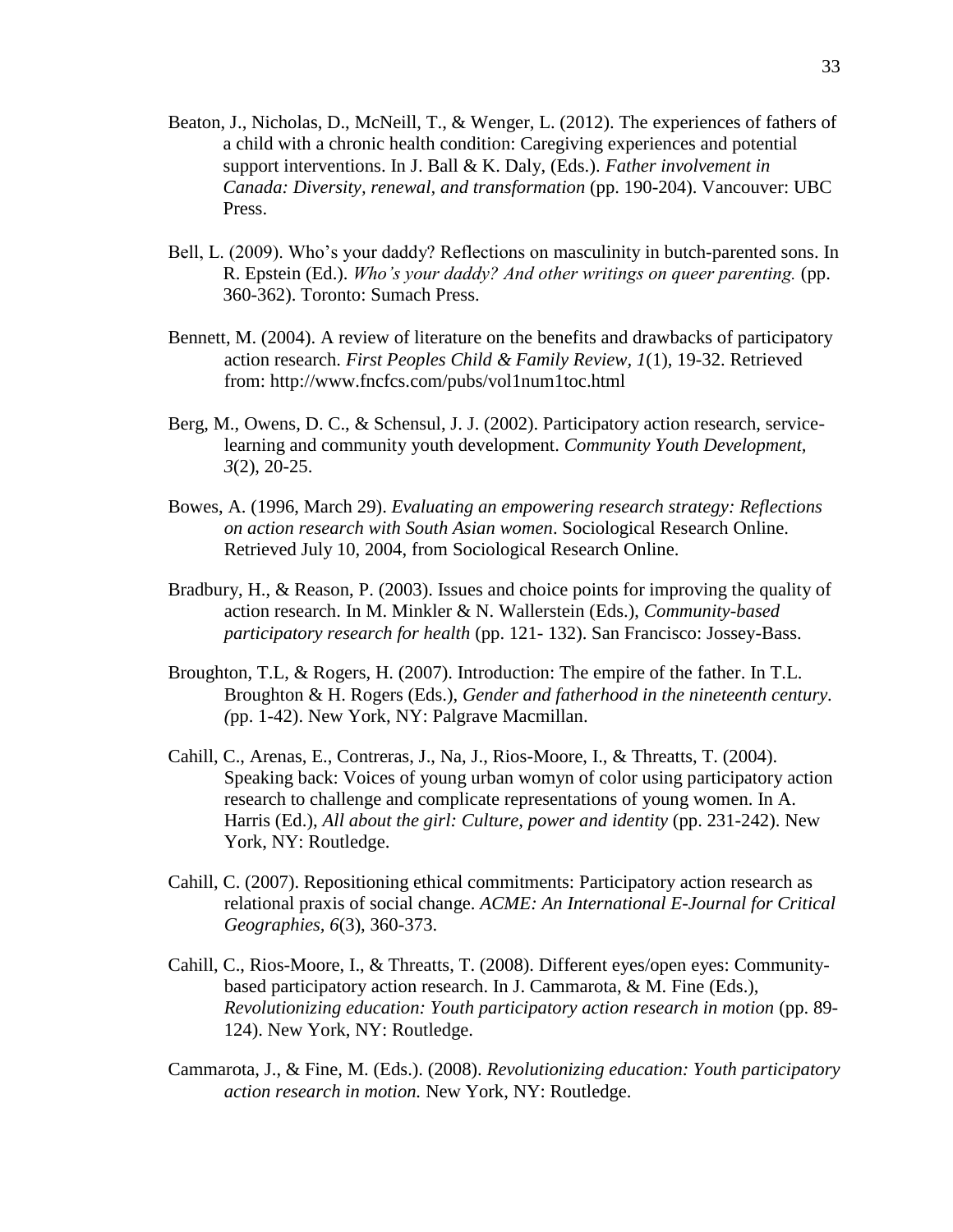- Chambers, R. (2002). *Participatory workshops: A sourcebook of 21 sets of ideas and activities*. London: Earthscan Publications.
- Chevalier, J. & Buckles, D.J. (2013). *Participatory action research. Theory and methods for engaged inquiry.* New York, NY: Routledge.
- Coltrane, S. (2007). Fathering: Paradoxes, contradictions, and dilemmas. In M. Kimmel & M. Messner (Eds.) *Men's Lives* (7th ed.) (pp. 448-465. Boston: Pearson.
- Constas, M. (1992). Qualitative analysis as a public event: The documentation category development procedures. *American Educational Research Journal, 29*(2), 253- 266.
- Cook, T. D., & Campbell, D. T. (1976). Four kinds of validity. In M. D. Dunnette (Ed.), *Handbook of industrial organizational psychology* (pp. 224-246). Chicago: Rand McNally.
- Creswell, J. (2002). *Educational research: Planning, conducting and evaluating qualitative and quantitative research*. Trenton, NJ: Pearson Education.
- de Finney, S. (2007). *"It's about us!": Racialized minority girls' transformative engagement in feminist participatory action research.* Retrieved from: <http://amicus.collectionscanada.gc.ca/> (34432263).
- de Finney, S., Green, J., & Brown, L. (2009). Towards transformational research for and with Indigenous communities: The new British Columbia Indigenous Child Welfare Research Network. *First Peoples Child and Family Review, 4(*2), 161- 164. Retrieved from:<http://www.fncfcs.ca/>
- de Finney, S., & Lee, J.A. (2008). *Spaces of encounter: Racialized minority and Indigenous girls and women negotiate mediated solidarities.* Proceedings from the 2008 International Community-University Exposition, University of Victoria. Retrieved from:<http://www.cuexpo08.ca/program/proceedings.html>
- de Finney, S., & Saraceno, J. (In press). Warrior girl and the searching tribe: Indigenous girls' everyday negotiations of racialization under neocolonialism. In C. Bradford & M. Reimer (Eds.), *Girls, texts, cultures*. Waterloo, ON, Canada: Wilfrid Laurier Press.
- Devault, A., Gaudet, J., Bolte, C., & St-Denis, M. (2005). A survey and description of projects that support and promote fathering in Canada: Still work to do to reach fathers in their real-life settings. *Canadian Journal of Community Mental Health, 24*(1), 5-17.
- Doherty, W.J. (2000). Family science and family citizenship: Towards a model of community partnership with families. *Family Relations, 49,* 319-325.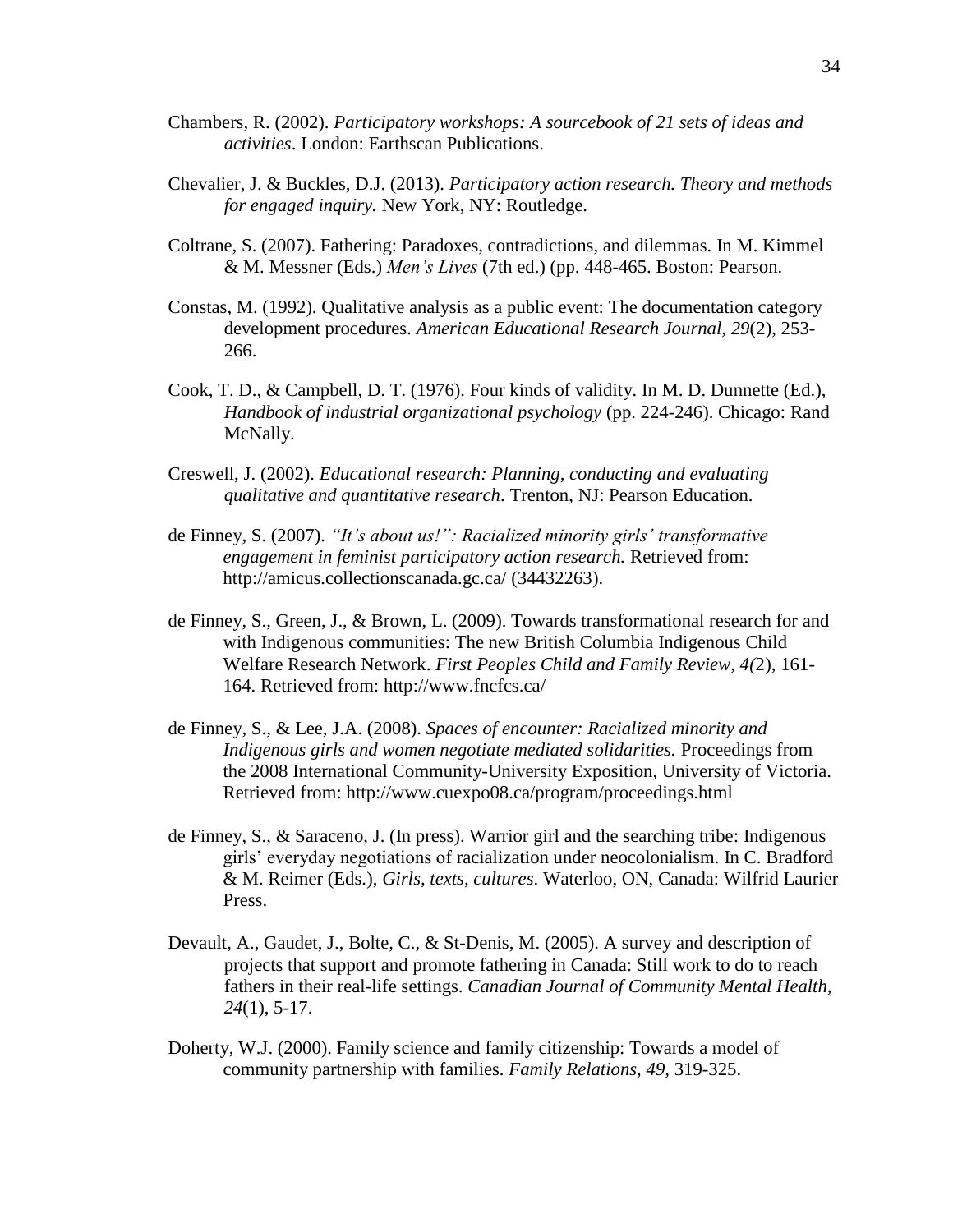- Doucet, A. (2006). *Do men mother? Fathering, care and domestic responsibility.* Toronto: University of Toronto Press.
- Epstein, R. (2009). *Who's your daddy" And other writings on queer parenting.* Toronto, ON: Sumach Press.
- Estes, D., & Tachble, A. (2009). The perceptions and experiences of Russian immigrant and Sudanese refugee men as fathers in an urban centre in Canada. *The Annals of the American Academy of Political and Social Science, 642,* 139-155.
- Etherton, M. (2004). South Asia's child rights. Theatre for development: The empowerment of children who are marginalized, disadvantaged and excluded. In R. Boon & J. Plastow (Eds.), *Theatre and empowerment: Community drama on the world stage* (pp. 188-219). Cambridge, UK: Cambridge University Press.
- Fals-Borda, O. (1987). The application of participatory action research in Latin America. *International Sociology, 2*(4), 329-347.
- Fals-Borda, O. (1996). A north-south convergence on the quest for meaning. *Qualitative Inquiry, 2*(1), 76-87.
- Fine, M., Boudin, K., Bowen, I., Clark, J., Hylton, D., Martinez, M., et al. (2001). *Participatory action research: From within and beyond prison bars. Bridging the gap: Feminisms and participatory action research conference*. Conference papers. Retrieved from: http://www.wnmu.org/gap/fine.htm
- Fine, M., Torre, M.E., Burns, A., & Payne, Y.A. (2007). Youth research/participatory methods for reform. In D. Thiessen, and A. Cook-Sather (Eds.) *International Handbook of Student Experience in Elementary and Secondary School (pp. 805-*828). New York, NY: Springer.
- Fish, S. (1980). *Is there a text in this class? The authority of interpretive communities*. Cambridge, MA: Harvard University Press.
- Freire, P. (1971). *Pedagogy of the oppressed*. New York: Seabury Press.
- Freire, P. (1973). *Education for critical consciousness*. New York: Seabury Press.
- Freire, P. (1975). *Cultural action for freedom*. Boston: Harvard Educational Review.
- Fuentes, E. (2009). *[Learning power and building community: parent-initiated](http://www.amazon.com/Learning-power-building-community-parent-initiated/dp/B0042VEIRY/ref=sr_1_38?ie=UTF8&qid=1361243392&sr=8-38&keywords=participatory+action+research)  [participatory action research as a tool for organizing](http://www.amazon.com/Learning-power-building-community-parent-initiated/dp/B0042VEIRY/ref=sr_1_38?ie=UTF8&qid=1361243392&sr=8-38&keywords=participatory+action+research) community. Social Justice, 36*[\(4\), 69-83.](http://www.amazon.com/Learning-power-building-community-parent-initiated/dp/B0042VEIRY/ref=sr_1_38?ie=UTF8&qid=1361243392&sr=8-38&keywords=participatory+action+research)
- Galabuzi, G-E. (2004). Social exclusion. In D. Raphael (Ed.), *Social determinants of health* (pp. 235-252). Toronto: Canadian Scholars Press.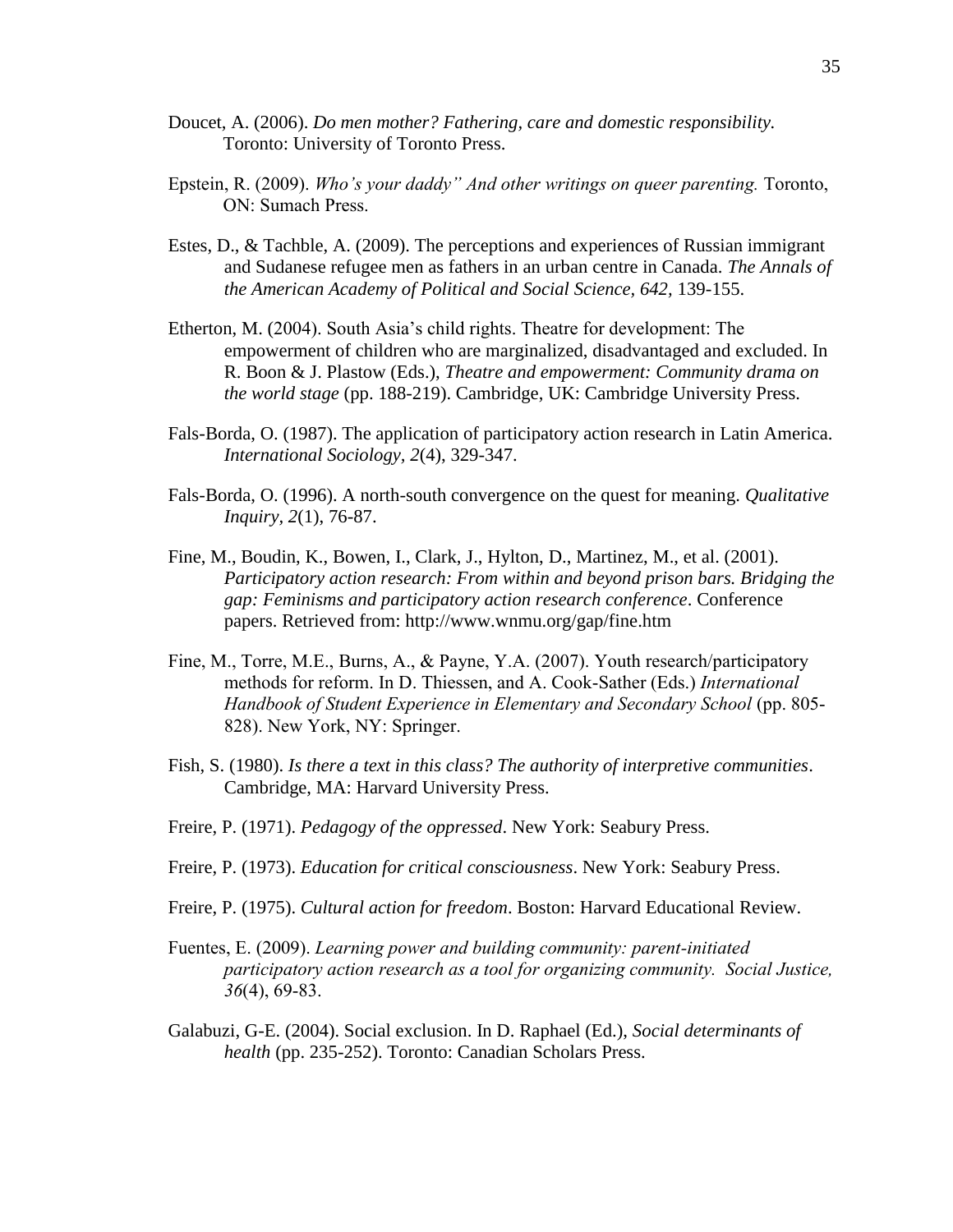- Garbarino, J. (Ed.). (1992). *Children and families in the social environment*. New York: Aldine de Gruyter.
- Gaventa, J. (1988). Participatory research in North America. *Convergence: An International Journal of Adult Education, 24*(2-3), 19-28.
- Gayfer, M. (1992). The sound of people learning and organizing for change. *Convergence: An International Journal of Adult Education, 25*(4), 17-25.
- Gayfer, M. (Ed.). (1981). Participatory research: Developments and issues. *Convergence: An International Journal of Adult Education, 14*(3), 1.
- Greenwood, D., & Levin, M. (1998). *Introduction to action research: Social research for social change*. Thousand Oaks, CA: Sage.
- Guba, E. G., & Lincoln, Y. S. (1994). Competing paradigms in qualitative research. In N. K. Denzin & Y. S. Lincoln (Eds.), *Handbook of qualitative research* (pp. 105- 117). Newbury Park, CA: Sage.
- Hagey, R. (1997). The use and abuse of participatory action research [Guest editorial]. *Chronic Disease in Canada, 18*(1).
- Hall, B. (1975). Participatory research: An approach for change. *Convergence: An International Journal of Adult Education, 8*(2), 24-31.
- Hall, B. (1981). Participatory research, popular knowledge and power: A personal reflection. *Convergence: An International Journal of Adult Education, 14*(3), 5- 17.
- Hall, B. (1992a). From margins to center? The development and purpose of participatory research. *American Sociologist, 23*(4), 15-28.
- Hall, B. (1992b). Rich and vibrant colours: 25 years of adult education. *Convergence: An International Journal of Adult Education, 25*(4), 4-16.
- Hall, B. (1993). Introduction. In P. Park, M. Brydon-Miller, B. Hall, & T. Jackson (Eds.), *Voices of change: Participatory research in the United States and Canada* (pp. xiii-xxii). Toronto: OISE Press.
- Hall, B. (2000a). Global civil society: Theorizing a changing world. *Convergence: An International Journal of Adult Education, 33*(2), 10-32.
- Hall, B. (2000b). Breaking the educational silence: For seven generations, an information legacy of the Royal Commission on Aboriginal Peoples. In G. J. Sefa Dei, B. L. Hall, and D. Golden Rosenberg (Eds.), *Indigenous knowledges in global context: Multiple readings of our world* (pp. 202-214). Toronto: OISE/UT book published in association with University of Toronto Press.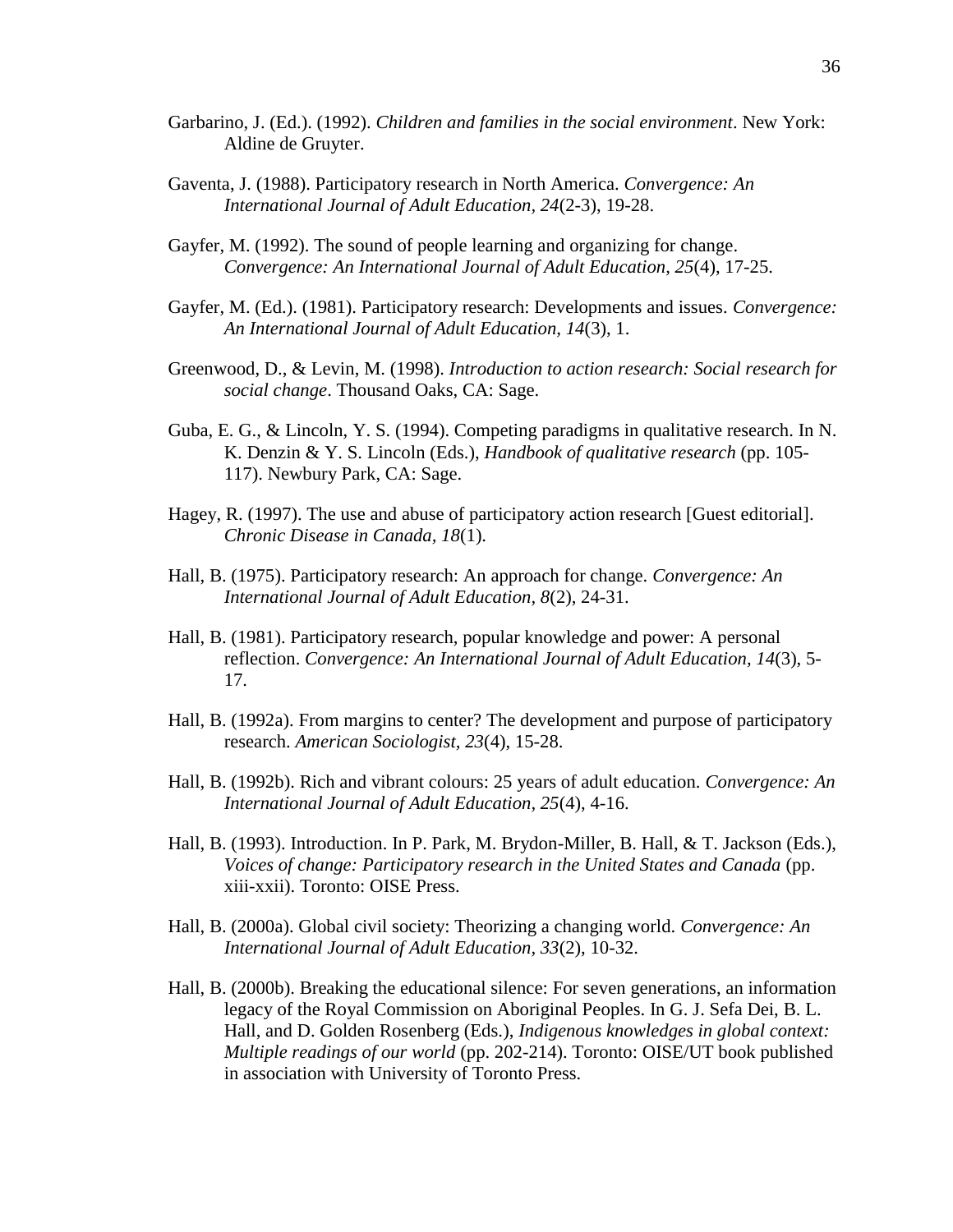- Herr, K., & Anderson, G. L. (2005). *The action research dissertation: A guide for students and faculty*. Thousand Oaks, CA: Sage.
- Hobson, B. (2002) (Ed.). *Making men into fathers: Men, masculinities and the social politics of fatherhood.* Cambridge: Cambridge University Press.
- Hondagneu-Sotelo, P. (1993). Why advocacy research? Reflections on research and activism with immigrant women. *American Sociologist, 24*(1), 56-68.
- Israel, B., Eng, E., Schulz, A. & Parker, E. (2012). *[Methods for community-based](http://www.amazon.com/Methods-Community-Based-Participatory-Research-Health/dp/111802186X/ref=sr_1_37?ie=UTF8&qid=1361243392&sr=8-37&keywords=participatory+action+research)  [participatory research for health.](http://www.amazon.com/Methods-Community-Based-Participatory-Research-Health/dp/111802186X/ref=sr_1_37?ie=UTF8&qid=1361243392&sr=8-37&keywords=participatory+action+research)* San Jose, CA: *Jossey-Bass.*
- Jimenez, K.P. (2009). Little white children: Notes from a Chicana dyke dad. In R. Epstein (Ed.). *Who's your daddy? And other writings on queer parenting.* (pp. 342-250). Toronto: Sumach Press.
- Kaspar, V., & Noh, S. (2001). *Discrimination and identity: An overview of theoretical and empirical research*. Paper commissioned by the Department of Canadian Heritage for the ethnocultural, racial, religious, and linguistic diversity and identity seminar. Halifax, NS. November 1-2.
- Kesby, M., Kindon, S. & Pain, R. (2009). *[Participatory action research approaches and](http://www.amazon.com/Participatory-Research-Approaches-Methods-ebook/dp/B001QEAQUS/ref=sr_1_12?ie=UTF8&qid=1361243143&sr=8-12&keywords=participatory+action+research)  [methods: Connecting people, participation and place.](http://www.amazon.com/Participatory-Research-Approaches-Methods-ebook/dp/B001QEAQUS/ref=sr_1_12?ie=UTF8&qid=1361243143&sr=8-12&keywords=participatory+action+research)* New York, NY: Routledge.
- Kishcuk, N. (2001). *Case studies of the regional mobilization of population health: Final report.* Ottawa: Health Canada, Population and Public Health Branch.
- Kock, N., McQueen, R., & Scott, J. (2003). *Can action research be made more rigorous in a positivist sense? The contributions of an iterative approach*. Action Research International-Online Journal. Retrieved from: http://www.scu.edu.au/schools/gcm/ar/arr/arow/kms.html
- Ladson-Billings, G. (1999). Just what is critical race theory and what's it doing in a nice field like education. In L. Parker, D. Deyhele, & S. Villenas (Eds.), *Race is...race isn't: Critical race theory and qualitative studies in education* (pp. 7-30). Boulder, CO: Westview Press.
- Ladson-Billings, G. (2000). Racialized discourses and ethnic epistemologies. In N. Denzin & Y. Lincoln (Eds.), *Handbook of qualitative research* (2nd ed., pp. 398- 432). Thousand Oaks, CA: Sage.
- Lee, J.A., & De Finney, S. (2005). "It's about us": Whole conversations, intersecting identities. Using popular theatre for engaging racialized minority girls in exploring questions of identity and belonging. *Child & Youth Services, 26*(1), 95- 118.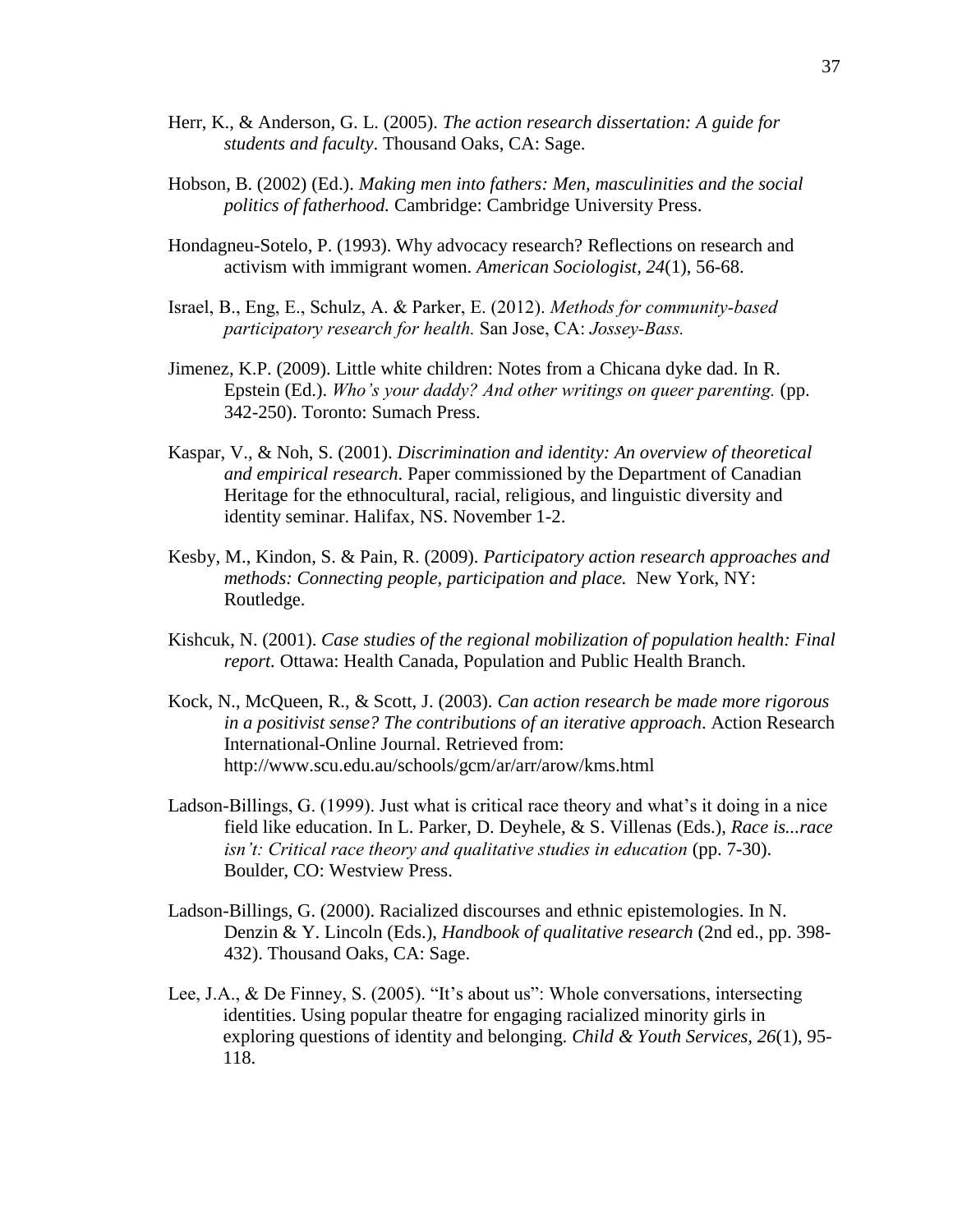- Leonard, J. (Ed.). (2002). *Participatory community research: Theories and methods in action*. Washington, DC: American Psychological Association.
- Lero. D.S., Ashbourne, L.M., & Whitehead, D.L. (2006). *Inventory of policies and policy areas affecting father involvement.* Guelph, ON: Father Involvement Research Alliance. Retrieved February 14, 2010 from http://www.fira.ca/cms/documents/176/April7.Long.PDF
- Long, D. (2008, December). *All dads matter: Towards an inclusive vision of father involvement initiatives in Canada.* Guelph, ON: Father Involvement Research Alliance. Retrieved from: <http://www.fira.ca/cms/documents/176/April7.Long.PDF>
- Lykes, M.B. (2001a). Creative arts and photography in participatory action research in Guatemala. In P. Reason & H. Bradbury (Eds.), *Handbook of action research: Participative inquiry and practice* (pp. 363-371). London: Sage Publications.
- Lykes, M.B. (2001b). Activist participatory research and the arts with rural Maya women: Interculturality and situated meaning-making. In D.L. Tolman & M. Brydon-Miller (Eds.), *From subjects to subjectivities: A handbook of interpretive and participatory methods* (pp. 183-199). New York: New York University Press.
- Lupton, D., & Barclay, L. (1997). *Constructing fatherhood: Discourses and experiences.*  London, UK: Sage Publications.
- Maguire, P. (1987). *Doing participatory research: A feminist approach*. Amherst, MA: Center for International Education, University of Massachusetts.
- Maguire, P. (2001). The congruency thing: Transformation psychological research and pedagogy. In D. Tolman & M. Brydon-Miller (Eds.), *From subjects to subjectivities: A handbook of interpretive and participatory methods* (pp. 276- 290). New York: New York University Press.
- Martin-Baro, I. (1994). *Writing for a liberation psychology*. Cambridge, MA: Harvard University Press.
- McTaggart, R. (1991). Principles for action research. *Adult Education Quarterly, 41*(3), 168-187.
- McTaggart, R. (Ed.). (1997). *Participatory action research: International contexts and consequences*. New York: State University of New York Press.
- Morawski, J. (2001). Feminist research methods: Bringing cultural to science. In D. Tolman & M. Brydon-Miller (Eds.), *From subjects to subjectivities: A handbook of interpretive and participatory methods* (pp. 57-76). New York: New York University Press.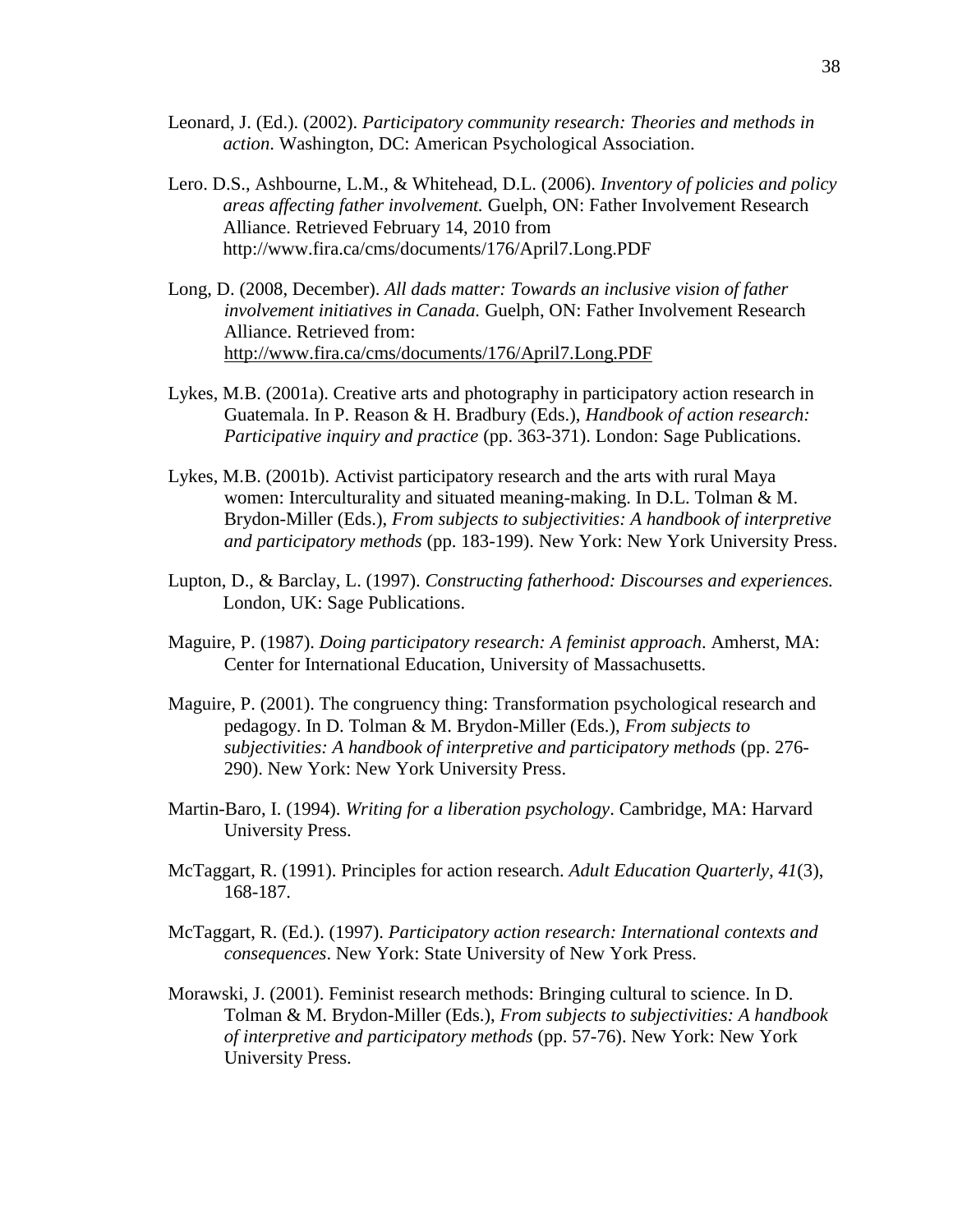- Morgan, D., Pacheco, V., Rodriguez, C., Vasquez, E., et al. (2004). Youth participatory action research on hustling and its consequences: A report from the field. *Children, Youth and Environments, 14*(2), 201-228.
- Naples, N. (2003). *Feminism and method: Ethnography, discourse analysis, and activist research*. London: Routledge.
- Nicholas, D.B., (2003). Participant perceptions of online groupwork with fathers of children with spina bifida. In N. Sullivan, E.S. Mesbur, N.C. Lang, D. Goodman, & L. Mitchell (Eds.), *Social work with groups: Social justice through personal, community and societal change* (pp. 227-240). Binghamton, NY: Haworth Press.
- O'Brien, R., Hunt, K., & Hart, G. (2005). "It's caveman stuff, but that is to a certain extent how guys still operate": Men's accounts of masculinity and help-seeking. *Social Science and Medicine, 61* (3), 503-516.
- Palkovitz, R. (1997). Reconstructing "involvement": Expanding conceptualizations of men's caring. In A.J. Hawkins & D.C. Dollahite (Eds.), *Generative fathering: Beyond deficit perspectives* (pp. 201-216). Thousand Oaks, CA: Sage.
- Park, P., Brydon-Miller, M., Hall, B., & Jackson, T. (Eds.). (1993). *Voices of change: Participatory research in the United States and Canada*. Toronto: OISE Press.
- Pretty, J., & Chambers, R. (1995). *A trainer's guide for the participatory learning and action*. London: International Institute for Environment and Development.
- Ravanera, Z. (2007). Informal networks social capital of fathers: What does the social engagement survey tell us? *Social Indicators Research, 83*, 351-373.
- Ravitch, S. (1998). Becoming uncomfortable: Transforming my praxis. In M. Nakkula & S. Ravitch (Eds.), *Matters of interpretation: Reciprocal transformation in therapeutic and developmental relationships with youth* (pp. 105-121). San Francisco: Jossey-Bass Publishers.
- Reistma-Street, M. (2002). Processes of community action research: Putting poverty on the policy agenda of a rich region. In W. K. Carroll (Ed.), *Critical strategies for social research* (pp. 303-319). Toronto: Canadian Scholars Press. (Reprinted from Canadian Review of Social Policy, 49-50, 69-92.)
- Reistma-Street, M., & Brown, L. (2003). The values of community action research. *Canadian Social Work Review, 20*(1) 61-78.
- Sabo Flores, K. (2008). *Youth participatory evaluation: Strategies for engaging young people.* San Francisco, CA: Jossey-Bass.
- Sanford, K., & Madill, L. (2008). Adolescents teaching videogame making. Who is the expert here? In R. Ferdig (Ed.). *Handbook of research on electronic gaming in education.* New York: Information Science Reference.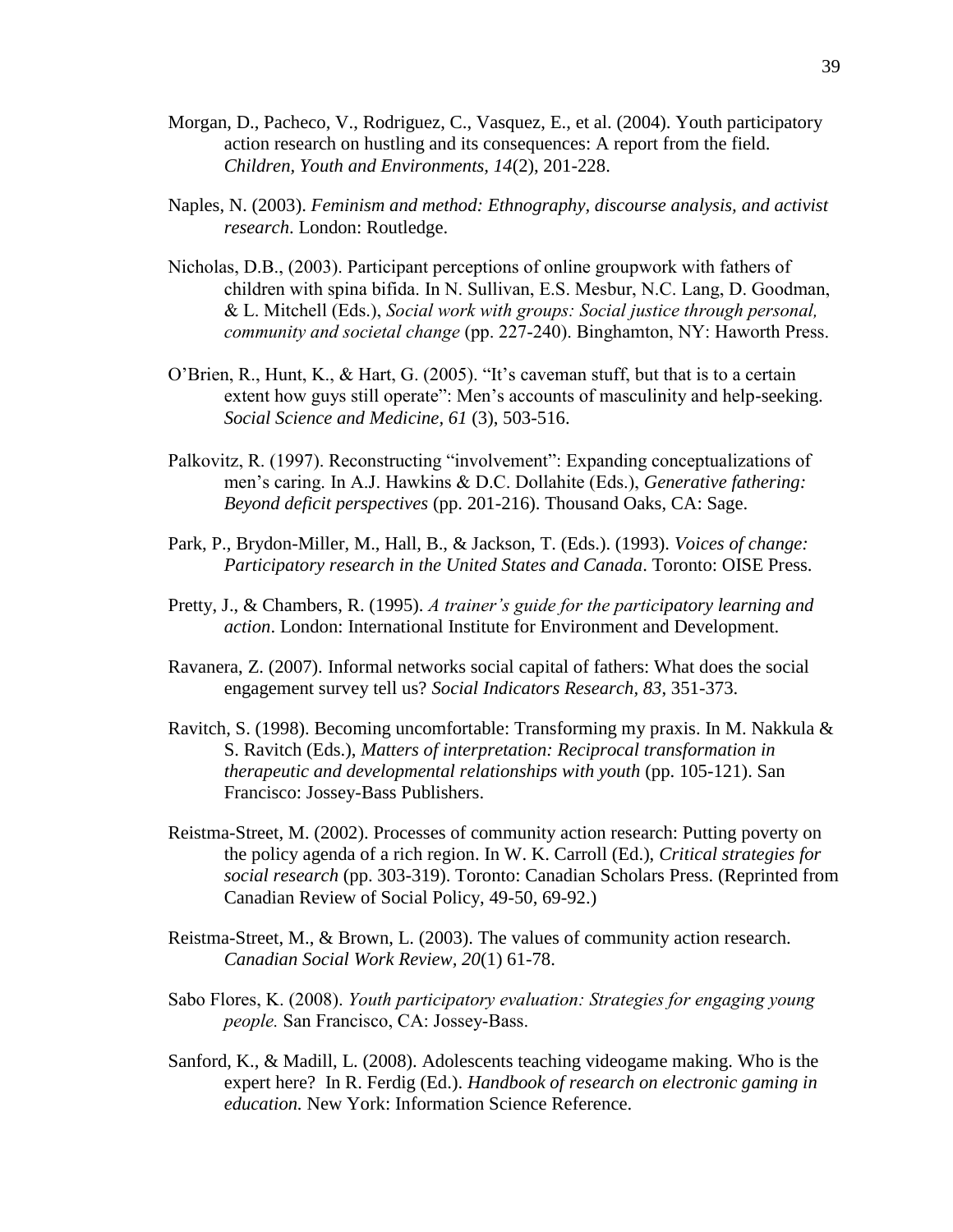- Smith, L. T. (1999). *Decolonizing methodologies: Research and indigenous peoples*. London: Zed Books.
- Smith, S. E., Willms, D. G., & Johnson, N. A. (Eds.). (1997). *Nurtured by knowledge: Learning to do participatory action-research*. New York: The Apex Press.
- Stafford, A. (2009). Beyond normalization: An analysis of heteronormativity in children's picture books. In R. Epstein (Ed.). *Who's your daddy? And other writings on queer parenting.* (pp. 160-179). Toronto: Sumach Press.
- Stoudt, B. G. (n.d.). *The co-construction of knowledge in "safe spaces": Reflecting on politics, power and the use of participatory action research to study violence in an Independent Boys' School.* Retrieved from: http://web.gc.cuny.edu/che/projectbs.htm
- Stoudt, B, Fox, M., & Fine, M. (2012). Contesting privilege with critical participatory action research. *Journal of Social Issues, 68*(1), 178-193.
- Strack, R. W.; Magill, C. & McDonagh, K. (2004). Engaging youth through photovoice. *Health Promotion Practice,* 5(1), 49-58.
- Sydio, S. J., Schensul, J. J., Owens, D. C., Brase, M. K., Wiley, K. N., Berg, M. J., et al. (2000). *Participatory action research curriculum for empowering youth*. Hartford, CT: The Institute for Community Research.
- Tamis-LeMonda, C.S., & Cabera, N. (2002). Multidisciplinary perspectives on father involvement: An introduction. In C.S. Tamis-LeMonda & N. Cabera (Eds.), *Handbook of father involvement: Multidisciplinary perspectives* (pp. xi-xviii). Mahwah, NJ: Lawrence Erlbaum.
- Tandon, R. (2002). *Participatory research: Revisiting the roots*. New Delhi: Mosaic.
- Tappan, M., & Brown, L. (1992). Hermeneutics and developmental psychology: Towards an ethic of interpretation. In W. Kurtines, M. Azmitia, & J. Gewirtz (Eds.), *The role of values in psychology and human development* (pp. 105-130). New York: John Wiley and Sons.
- Tolman, D., & Brydon-Miller, M. (1997). *Transforming psychology: Interpretive and participatory research methods*. Malden, MA: Blackwell.
- Tolman, D., & Brydon-Miller, M. (Eds.). (2001). *From subjects to subjectivities: A handbook of interpretive and participatory methods*. New York: New York University Press.
- Trocme, N., Knoke, D., & Blackstock, C. (2004). Pathways to the overrepresentation of Aboriginal children in Canada's child welfare system. *The Social Service Review*, *78*(4), 577–600.